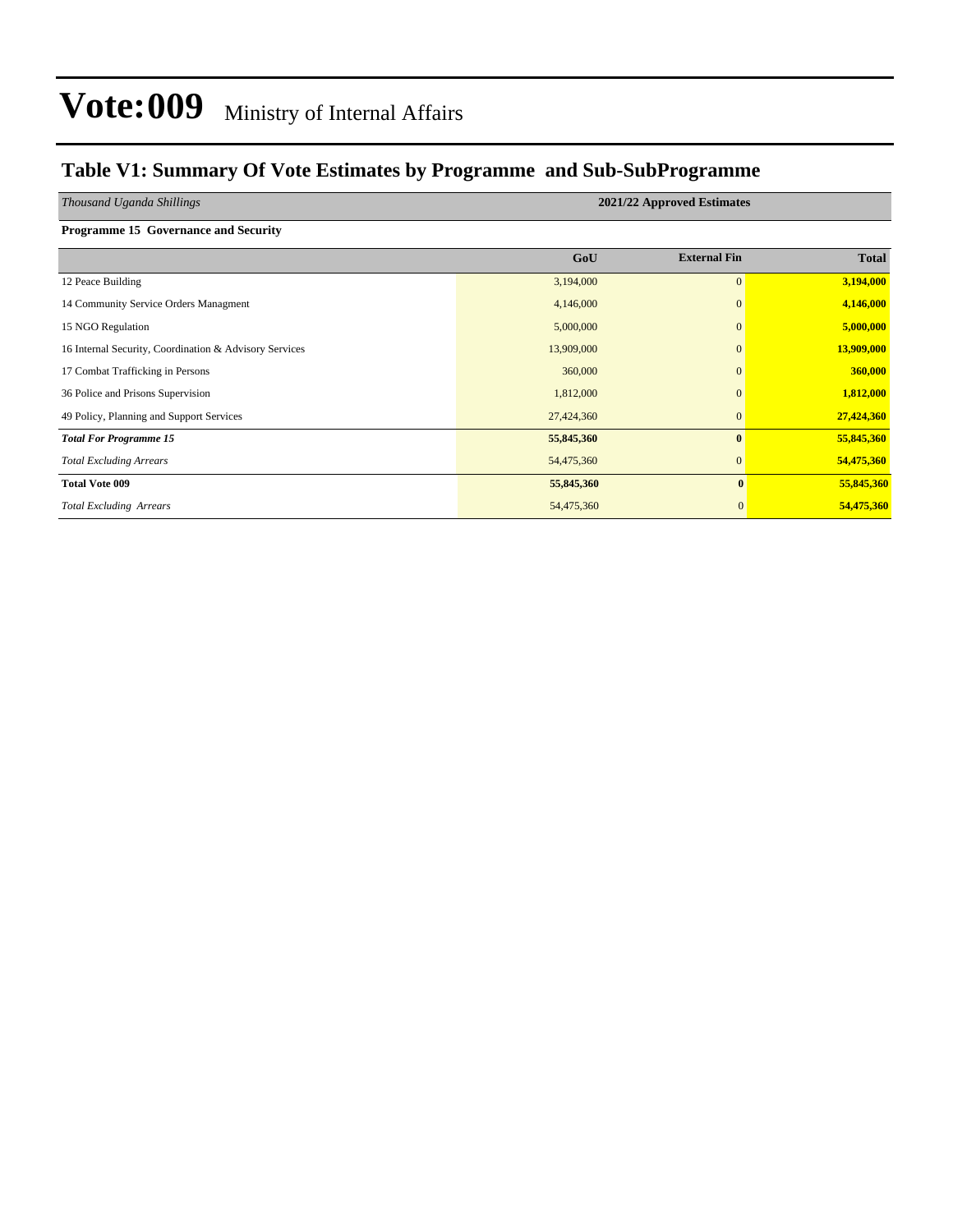### **Table V2: Summary Of Vote Estimates by Sub-SubProgramme,Department and Project**

| Thousand Uganda Shillings                                               |                  | 2020/21 Approved Budget |                  |              | 2021/22 Approved Estimates |                     |              |  |
|-------------------------------------------------------------------------|------------------|-------------------------|------------------|--------------|----------------------------|---------------------|--------------|--|
| <b>Sub-SubProgramme 12 Peace Building</b>                               |                  |                         |                  |              |                            |                     |              |  |
| Recurrent Budget Estimates                                              | <b>Wage</b>      | <b>Non-Wage</b>         | <b>AIA</b>       | <b>Total</b> | <b>Wage</b>                | <b>Non-Wage</b>     | <b>Total</b> |  |
| 01 Finance and Administration (Amnesty Commission)                      | $\boldsymbol{0}$ | 3,525,000               | $\boldsymbol{0}$ | 3,525,000    | $\mathbf{0}$               | 2,802,000           | 2,802,000    |  |
| 15 Conflict Early Warning and Early Response                            | $\boldsymbol{0}$ | 590,000                 | $\boldsymbol{0}$ | 590,000      | $\mathbf{0}$               | 392,000             | 392,000      |  |
| <b>Total Recurrent Budget Estimates for Sub-</b><br><b>SubProgramme</b> | $\bf{0}$         | 4,115,000               | $\bf{0}$         | 4,115,000    | $\bf{0}$                   | 3,194,000           | 3,194,000    |  |
|                                                                         | GoU              | <b>External Fin</b>     | <b>AIA</b>       | <b>Total</b> | GoU                        | <b>External Fin</b> | <b>Total</b> |  |
| <b>Total For Sub-SubProgramme 12</b>                                    | 4,115,000        | $\bf{0}$                | 0                | 4,115,000    | 3,194,000                  | $\bf{0}$            | 3,194,000    |  |
| <b>Total Excluding Arrears</b>                                          | 4,115,000        | $\boldsymbol{0}$        | $\boldsymbol{0}$ | 4,115,000    | 3,194,000                  | $\mathbf{0}$        | 3,194,000    |  |
| <b>Sub-SubProgramme 14 Community Service Orders Managment</b>           |                  |                         |                  |              |                            |                     |              |  |
| <b>Recurrent Budget Estimates</b>                                       | <b>Wage</b>      | Non-Wage                | <b>AIA</b>       | <b>Total</b> | <b>Wage</b>                | <b>Non-Wage</b>     | <b>Total</b> |  |
| 06 Office of the Director (Administration and Support<br>Service)       | $\mathbf{0}$     | 1,101,206               | $\boldsymbol{0}$ | 1,101,206    | $\mathbf{0}$               | 1,489,000           | 1,489,000    |  |
| 16 Social reintegration & rehabilitation                                | $\boldsymbol{0}$ | 1,895,822               | $\boldsymbol{0}$ | 1,895,822    | $\mathbf{0}$               | 1,574,000           | 1,574,000    |  |
| 17 Monitoring and Compliance                                            | $\boldsymbol{0}$ | 1,574,664               | 0                | 1,574,664    | $\mathbf{0}$               | 1,083,000           | 1,083,000    |  |
| <b>Total Recurrent Budget Estimates for Sub-</b><br><b>SubProgramme</b> | $\bf{0}$         | 4,571,692               | $\bf{0}$         | 4,571,692    | $\bf{0}$                   | 4,146,000           | 4,146,000    |  |
|                                                                         | GoU              | <b>External Fin</b>     | <b>AIA</b>       | <b>Total</b> | GoU                        | <b>External Fin</b> | <b>Total</b> |  |
| <b>Total For Sub-SubProgramme 14</b>                                    | 4,571,692        | 0                       | 0                | 4,571,692    | 4,146,000                  | $\bf{0}$            | 4,146,000    |  |
| Total Excluding Arrears                                                 | 4,571,692        | $\boldsymbol{0}$        | $\boldsymbol{0}$ | 4,571,692    | 4,146,000                  | $\mathbf{0}$        | 4,146,000    |  |
| Sub-SubProgramme 15 NGO Regulation                                      |                  |                         |                  |              |                            |                     |              |  |
| Recurrent Budget Estimates                                              | <b>Wage</b>      | <b>Non-Wage</b>         | <b>AIA</b>       | Total        | <b>Wage</b>                | <b>Non-Wage</b>     | <b>Total</b> |  |
| 10 NGO Board                                                            | $\boldsymbol{0}$ | 3,063,934               | $\boldsymbol{0}$ | 3,063,934    | $\mathbf{0}$               | 5,000,000           | 5,000,000    |  |
| <b>Total Recurrent Budget Estimates for Sub-</b><br>SubProgramme        | $\bf{0}$         | 3,063,934               | $\bf{0}$         | 3,063,934    | $\bf{0}$                   | 5,000,000           | 5,000,000    |  |
|                                                                         | GoU              | <b>External Fin</b>     | <b>AIA</b>       | <b>Total</b> | GoU                        | <b>External Fin</b> | <b>Total</b> |  |
| <b>Total For Sub-SubProgramme 15</b>                                    | 3,063,934        | 0                       | 0                | 3,063,934    | 5,000,000                  | $\bf{0}$            | 5,000,000    |  |
| <b>Total Excluding Arrears</b>                                          | 3,063,934        | $\boldsymbol{0}$        | $\boldsymbol{0}$ | 3,063,934    | 5,000,000                  | $\mathbf{0}$        | 5,000,000    |  |
| Sub-SubProgramme 16 Internal Security, Coordination & Advisory Services |                  |                         |                  |              |                            |                     |              |  |
| Recurrent Budget Estimates                                              | <b>Wage</b>      | <b>Non-Wage</b>         | AIA              | <b>Total</b> | <b>Wage</b>                | <b>Non-Wage</b>     | Total        |  |
| 18 Managment of Small Arms and Light Weapons                            | $\boldsymbol{0}$ | 462,941                 | $\boldsymbol{0}$ | 462,941      | $\mathbf{0}$               | 443,000             | 443,000      |  |
| 19 Government Security Office                                           | $\boldsymbol{0}$ | 4,329,551               | $\boldsymbol{0}$ | 4,329,551    | $\boldsymbol{0}$           | 4,330,000           | 4,330,000    |  |
| 20 National Security Coordination                                       | $\boldsymbol{0}$ | 7,696,000               | $\boldsymbol{0}$ | 7,696,000    | $\boldsymbol{0}$           | 7,207,000           | 7,207,000    |  |
| 21 Regional Peace & Security Initiatives                                | $\boldsymbol{0}$ | 1,120,059               | $\boldsymbol{0}$ | 1,120,059    | $\bf{0}$                   | 1,929,000           | 1,929,000    |  |
| <b>Total Recurrent Budget Estimates for Sub-</b><br>SubProgramme        | $\boldsymbol{0}$ | 13,608,551              | $\bf{0}$         | 13,608,551   | $\bf{0}$                   | 13,909,000          | 13,909,000   |  |
|                                                                         | GoU              | <b>External Fin</b>     | <b>AIA</b>       | <b>Total</b> | GoU                        | <b>External Fin</b> | <b>Total</b> |  |
| <b>Total For Sub-SubProgramme 16</b>                                    | 13,608,551       | $\bf{0}$                | $\boldsymbol{0}$ | 13,608,551   | 13,909,000                 | $\bf{0}$            | 13,909,000   |  |
| <b>Total Excluding Arrears</b>                                          | 13,608,551       | $\boldsymbol{0}$        | $\boldsymbol{0}$ | 13,608,551   | 12,659,000                 | $\mathbf{0}$        | 12,659,000   |  |
| Sub-SubProgramme 17 Combat Trafficking in Persons                       |                  |                         |                  |              |                            |                     |              |  |
| <b>Recurrent Budget Estimates</b>                                       | Wage             | Non-Wage                | <b>AIA</b>       | <b>Total</b> | <b>Wage</b>                | Non-Wage            | <b>Total</b> |  |
| 22 Coordination of anti-human trafficking                               | $\boldsymbol{0}$ | 349,000                 | $\boldsymbol{0}$ | 349,000      | $\bf{0}$                   | 360,000             | 360,000      |  |
| <b>Total Recurrent Budget Estimates for Sub-</b><br>SubProgramme        | $\boldsymbol{0}$ | 349,000                 | $\bf{0}$         | 349,000      | $\bf{0}$                   | 360,000             | 360,000      |  |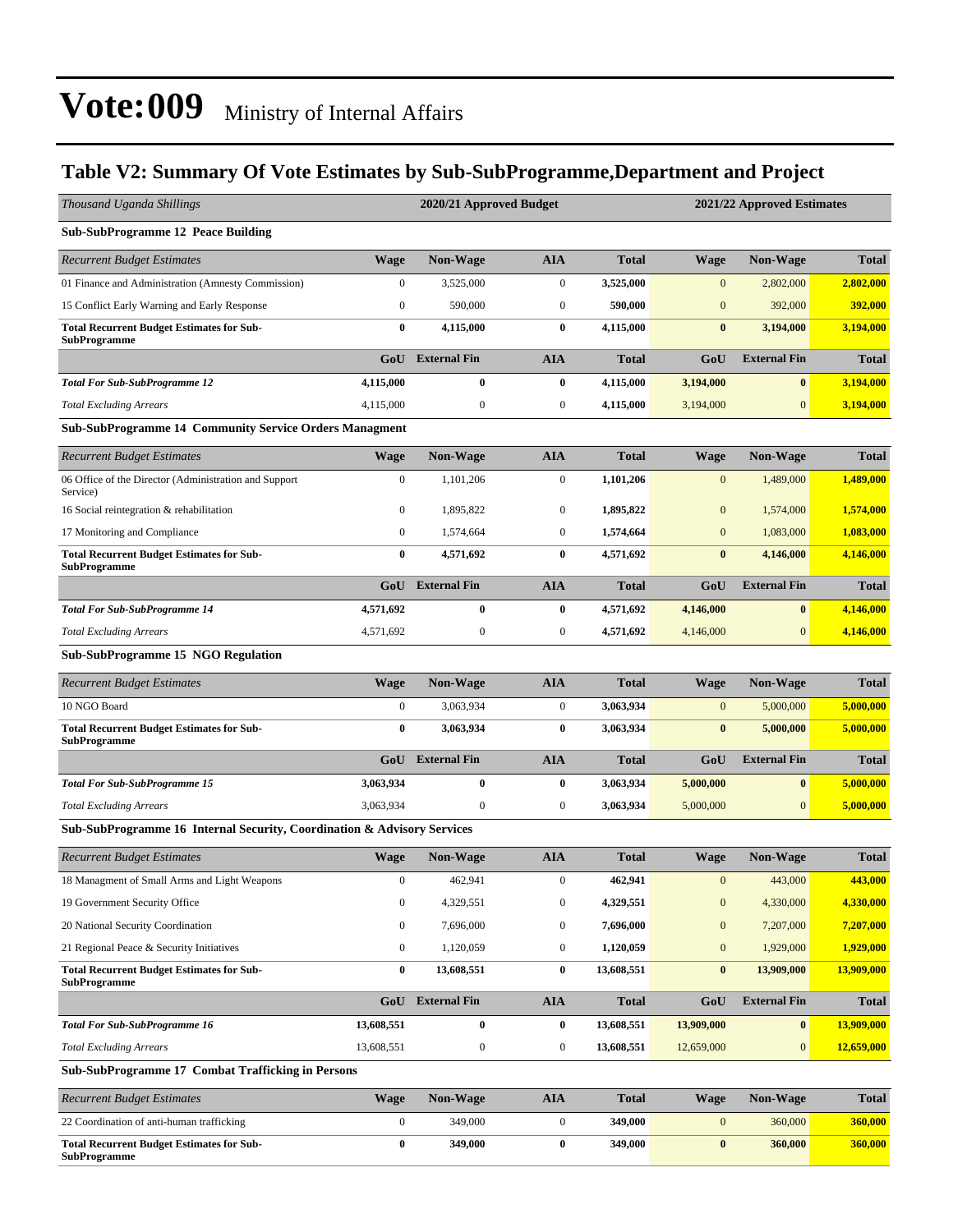|                                                                           | GoU              | <b>External Fin</b> | <b>AIA</b>       | <b>Total</b> | GoU            | <b>External Fin</b>           | <b>Total</b> |
|---------------------------------------------------------------------------|------------------|---------------------|------------------|--------------|----------------|-------------------------------|--------------|
| <b>Total For Sub-SubProgramme 17</b>                                      | 349,000          | $\bf{0}$            | $\bf{0}$         | 349,000      | 360,000        | $\mathbf{0}$                  | 360,000      |
| <b>Total Excluding Arrears</b>                                            | 349,000          | $\boldsymbol{0}$    | $\mathbf{0}$     | 349,000      | 360,000        | $\mathbf{0}$                  | 360,000      |
| <b>Sub-SubProgramme 36 Police and Prisons Supervision</b>                 |                  |                     |                  |              |                |                               |              |
| <b>Recurrent Budget Estimates</b>                                         | <b>Wage</b>      | Non-Wage            | <b>AIA</b>       | <b>Total</b> | <b>Wage</b>    | Non-Wage                      | <b>Total</b> |
| 01 Uganda Police Authority                                                | $\mathbf{0}$     | 1,000,000           | $\boldsymbol{0}$ | 1,000,000    | $\mathbf{0}$   | 1,440,000                     | 1,440,000    |
| 02 Uganda Prisons Authority                                               | $\mathbf{0}$     | 982,000             | $\mathbf{0}$     | 982,000      | $\overline{0}$ | 372,000                       | 372,000      |
| <b>Total Recurrent Budget Estimates for Sub-</b><br><b>SubProgramme</b>   | $\bf{0}$         | 1,982,000           | $\bf{0}$         | 1,982,000    | $\bf{0}$       | 1,812,000                     | 1,812,000    |
|                                                                           | GoU              | <b>External Fin</b> | <b>AIA</b>       | <b>Total</b> | GoU            | <b>External Fin</b>           | <b>Total</b> |
| <b>Total For Sub-SubProgramme 36</b>                                      | 1,982,000        | $\bf{0}$            | $\bf{0}$         | 1,982,000    | 1,812,000      | $\bf{0}$                      | 1,812,000    |
| <b>Total Excluding Arrears</b>                                            | 1,982,000        | $\boldsymbol{0}$    | $\mathbf{0}$     | 1,982,000    | 1,812,000      | $\overline{0}$                | 1,812,000    |
| Sub-SubProgramme 49 Policy, Planning and Support Services                 |                  |                     |                  |              |                |                               |              |
| <b>Recurrent Budget Estimates</b>                                         | <b>Wage</b>      | Non-Wage            | <b>AIA</b>       | <b>Total</b> | <b>Wage</b>    | Non-Wage                      | <b>Total</b> |
| 01 Finance and Administration                                             | 2,299,484        | 12,511,020          | $\boldsymbol{0}$ | 14,810,503   | 2,448,452      | 13,240,206                    | 15,688,658   |
| 11 Internal Audit                                                         | $\mathbf{0}$     | 200,000             | $\mathbf{0}$     | 200,000      | $\overline{0}$ | 135,000                       | 135,000      |
| 23 Planning &Policy Analysis                                              | $\mathbf{0}$     | 2,699,000           | $\boldsymbol{0}$ | 2,699,000    | $\mathbf{0}$   | 4,172,000                     | 4,172,000    |
| <b>Total Recurrent Budget Estimates for Sub-</b><br><b>SubProgramme</b>   | 2,299,484        | 15,410,020          | $\bf{0}$         | 17,709,503   | 2,448,452      | 17,547,206                    | 19,995,658   |
| <b>Development Budget Estimates</b>                                       | <b>GoU Dev't</b> | <b>External Fin</b> | <b>AIA</b>       | <b>Total</b> |                | <b>GoU Dev't External Fin</b> | <b>Total</b> |
| 1641 Retooling of Ministry of Internal Affairs                            | 7,428,702        | $\mathbf{0}$        | $\overline{0}$   | 7,428,702    | 7,428,702      | $\overline{0}$                | 7,428,702    |
| <b>Total Development Budget Estimates for Sub-</b><br><b>SubProgramme</b> | 7,428,702        | $\bf{0}$            | 0                | 7,428,702    | 7,428,702      | $\bf{0}$                      | 7,428,702    |
|                                                                           | GoU              | <b>External Fin</b> | <b>AIA</b>       | <b>Total</b> | GoU            | <b>External Fin</b>           | <b>Total</b> |
| <b>Total For Sub-SubProgramme 49</b>                                      | 25,138,205       | $\bf{0}$            | $\bf{0}$         | 25,138,205   | 27,424,360     | $\bf{0}$                      | 27,424,360   |
| <b>Total Excluding Arrears</b>                                            | 25,138,205       | $\boldsymbol{0}$    | $\boldsymbol{0}$ | 25,138,205   | 27,304,360     | $\overline{0}$                | 27,304,360   |
| <b>Total Vote 009</b>                                                     | 52,828,381       | $\bf{0}$            | $\bf{0}$         | 52,828,381   | 55,845,360     | $\bf{0}$                      | 55,845,360   |
| <b>Total Excluding Arrears</b>                                            | 52,828,381       | $\overline{0}$      | $\overline{0}$   | 52,828,381   | 54,475,360     | $\overline{0}$                | 54,475,360   |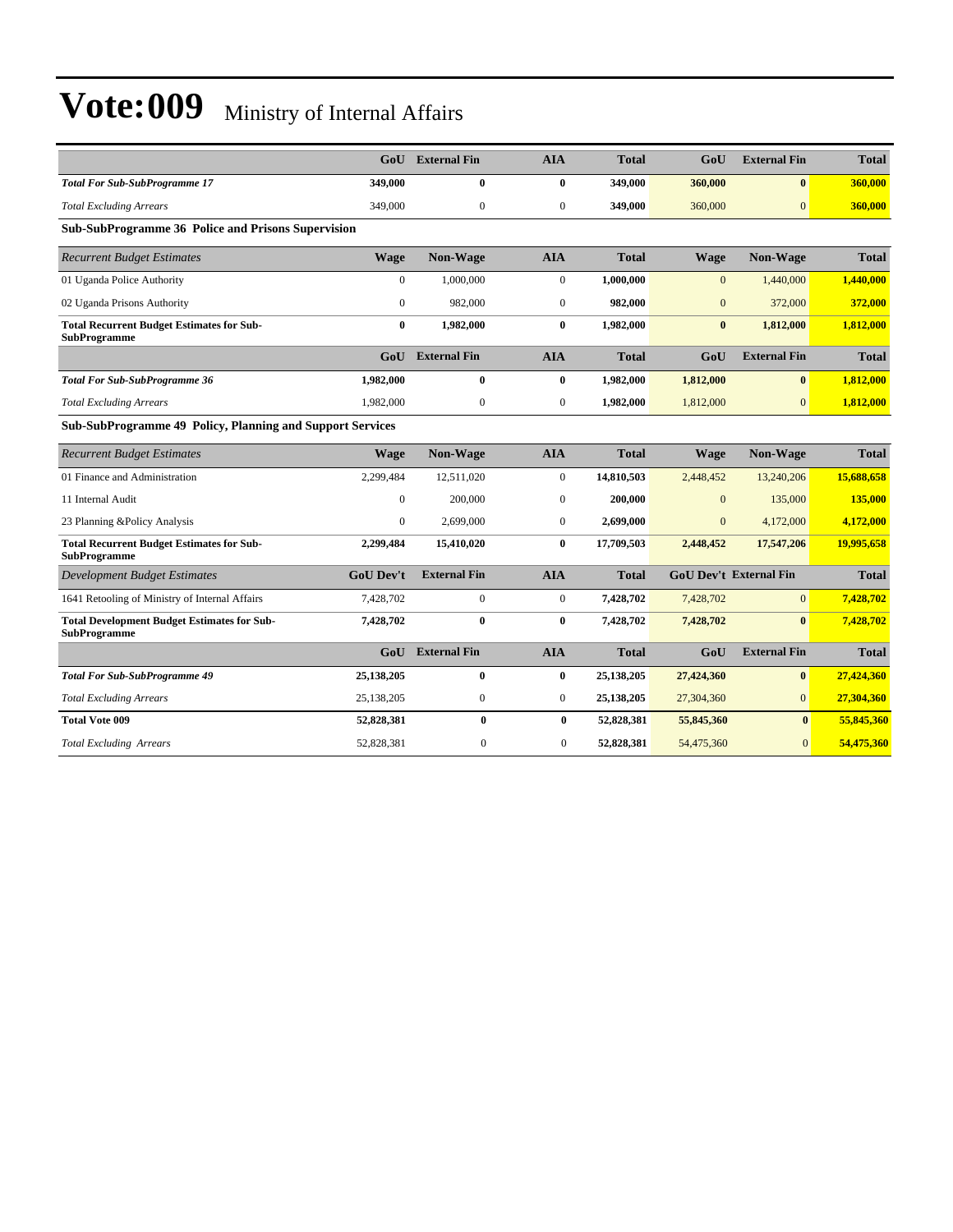### **Table V3: Summary Vote Estimates by Item**

| Thousand Uganda Shillings                                   |            | 2020/21 Approved Budget |            |                  | 2021/22 Approved Estimates |                     |                |  |
|-------------------------------------------------------------|------------|-------------------------|------------|------------------|----------------------------|---------------------|----------------|--|
|                                                             | GoU        | <b>External Fin</b>     | <b>AIA</b> | <b>Total</b>     | GoU                        | <b>External Fin</b> | <b>Total</b>   |  |
| <b>Employees, Goods and Services (Outputs Provided)</b>     | 38,639,746 | $\bf{0}$                | $\bf{0}$   | 38,639,746       | 39,073,658                 | $\bf{0}$            | 39,073,658     |  |
| 211101 General Staff Salaries                               | 2,299,484  | $\bf{0}$                | $\bf{0}$   | 2,299,484        | 2,448,452                  | $\bf{0}$            | 2,448,452      |  |
| 211103 Allowances (Inc. Casuals, Temporary)                 | 3,219,481  | $\bf{0}$                | $\bf{0}$   | 3,219,481        | 4,014,000                  | $\bf{0}$            | 4,014,000      |  |
| 212102 Pension for General Civil Service                    | 1,016,411  | 0                       | $\bf{0}$   | 1,016,411        | 1,031,010                  | $\bf{0}$            | 1,031,010      |  |
| 213001 Medical expenses (To employees)                      | 28,629     | $\bf{0}$                | $\bf{0}$   | 28,629           | 30,000                     | $\bf{0}$            | 30,000         |  |
| 213002 Incapacity, death benefits and funeral expenses      | 52,000     | $\bf{0}$                | $\bf{0}$   | 52,000           | 30,000                     | $\bf{0}$            | 30,000         |  |
| 213004 Gratuity Expenses                                    | 267,371    | $\bf{0}$                | $\bf{0}$   | 267,371          | 298,213                    | $\bf{0}$            | 298,213        |  |
| 221001 Advertising and Public Relations                     | 1,135,956  | $\bf{0}$                | $\bf{0}$   | 1,135,956        | 1,364,728                  | $\bf{0}$            | 1,364,728      |  |
| 221002 Workshops and Seminars                               | 5,150,335  | 0                       | $\bf{0}$   | 5,150,335        | 6,666,003                  | $\bf{0}$            | 6,666,003      |  |
| 221003 Staff Training                                       | 2,543,700  | $\bf{0}$                | $\bf{0}$   | 2,543,700        | 2,156,000                  | $\bf{0}$            | 2,156,000      |  |
| 221006 Commissions and related charges                      | 135,000    | $\bf{0}$                | $\bf{0}$   | 135,000          | $\bf{0}$                   | $\bf{0}$            | $\bf{0}$       |  |
| 221007 Books, Periodicals & Newspapers                      | 103,825    | $\bf{0}$                | $\bf{0}$   | 103,825          | 60,700                     | $\bf{0}$            | 60,700         |  |
| 221008 Computer supplies and Information Technology<br>(TT) | 147,000    | $\bf{0}$                | $\bf{0}$   | 147,000          | 108,300                    | $\bf{0}$            | <b>108,300</b> |  |
| 221009 Welfare and Entertainment                            | 841,009    | $\bf{0}$                | $\bf{0}$   | 841,009          | 920,209                    | $\bf{0}$            | 920,209        |  |
| 221011 Printing, Stationery, Photocopying and Binding       | 435,476    | $\bf{0}$                | $\bf{0}$   | 435,476          | 505,000                    | $\bf{0}$            | 505,000        |  |
| 221012 Small Office Equipment                               | 2,964      | $\bf{0}$                | $\bf{0}$   | 2,964            | 6,500                      | $\bf{0}$            | 6,500          |  |
| 221016 IFMS Recurrent costs                                 | 40,000     | 0                       | $\bf{0}$   | 40,000           | 40,000                     | $\bf{0}$            | 40,000         |  |
| 221017 Subscriptions                                        | 305,000    | $\bf{0}$                | $\bf{0}$   | 305,000          | 320,000                    | $\bf{0}$            | 320,000        |  |
| 221020 IPPS Recurrent Costs                                 | 25,000     | $\bf{0}$                | $\bf{0}$   | 25,000           | 25,000                     | $\bf{0}$            | 25,000         |  |
| 222001 Telecommunications                                   | 72,100     | $\bf{0}$                | $\bf{0}$   | 72,100           | 50,200                     | $\bf{0}$            | 50,200         |  |
| 222002 Postage and Courier                                  | 20,000     | 0                       | $\bf{0}$   | 20,000           | 20,000                     | $\bf{0}$            | 20,000         |  |
| 222003 Information and communications technology<br>(ICT)   | 2,000      | 0                       | $\bf{0}$   | 2,000            | 49,000                     | $\bf{0}$            | 49,000         |  |
| 223001 Property Expenses                                    | 40,000     | $\bf{0}$                | $\bf{0}$   | 40,000           | 40,000                     | $\bf{0}$            | 40,000         |  |
| 223004 Guard and Security services                          | $\bf{0}$   | $\bf{0}$                | $\bf{0}$   | $\boldsymbol{0}$ | 18,424                     | $\bf{0}$            | 18,424         |  |
| 223005 Electricity                                          | 100,000    | 0                       | $\bf{0}$   | 100,000          | 100,000                    | $\bf{0}$            | 100,000        |  |
| 223006 Water                                                | 70,000     | $\bf{0}$                | $\bf{0}$   | 70,000           | 10,000                     | $\bf{0}$            | 10,000         |  |
| 224003 Classified Expenditure                               | 11,261,551 | $\bf{0}$                | $\bf{0}$   | 11,261,551       | 9,557,000                  | $\bf{0}$            | 9,557,000      |  |
| 224004 Cleaning and Sanitation                              | 84,000     | $\bf{0}$                | $\bf{0}$   | 84,000           | 120,000                    | $\bf{0}$            | 120,000        |  |
| 224005 Uniforms, Beddings and Protective Gear               | 15,000     | 0                       | $\bf{0}$   | 15,000           | 220,000                    | $\bf{0}$            | 220,000        |  |
| 224006 Agricultural Supplies                                | 211,822    | 0                       | $\bf{0}$   | 211,822          | 158,000                    | $\bf{0}$            | 158,000        |  |
| 225001 Consultancy Services- Short term                     | 450,000    | $\bf{0}$                | $\bf{0}$   | 450,000          | 298,200                    | $\bf{0}$            | 298,200        |  |
| 227001 Travel inland                                        | 4,235,620  | 0                       | $\bf{0}$   | 4,235,620        | 4,445,500                  | $\bf{0}$            | 4,445,500      |  |
| 227002 Travel abroad                                        | 1,597,000  | 0                       | $\bf{0}$   | 1,597,000        | 1,008,559                  | $\bf{0}$            | 1,008,559      |  |
| 227004 Fuel, Lubricants and Oils                            | 1,870,720  | $\bf{0}$                | $\bf{0}$   | 1,870,720        | 1,991,285                  | $\bf{0}$            | 1,991,285      |  |
| 228001 Maintenance - Civil                                  | 40,000     | 0                       | $\bf{0}$   | 40,000           | 40,000                     | $\bf{0}$            | 40,000         |  |
| 228002 Maintenance - Vehicles                               | 730,292    | $\bf{0}$                | $\bf{0}$   | 730,292          | 782,375                    | $\bf{0}$            | 782,375        |  |
| 228003 Maintenance – Machinery, Equipment $\&$<br>Furniture | 50,000     | $\bf{0}$                | $\bf{0}$   | 50,000           | 51,000                     | $\bf{0}$            | 51,000         |  |
| 228004 Maintenance - Other                                  | 1,000      | $\bf{0}$                | $\bf{0}$   | 1,000            | 50,000                     | $\bf{0}$            | 50,000         |  |
| 282105 Court Awards                                         | 40,000     | $\bf{0}$                | $\bf{0}$   | 40,000           | 40,000                     | $\bf{0}$            | 40,000         |  |
| <b>Grants, Transfers and Subsides (Outputs Funded)</b>      | 7,250,934  | $\pmb{0}$               | $\bf{0}$   | 7,250,934        | 8,464,000                  | $\bf{0}$            | 8,464,000      |  |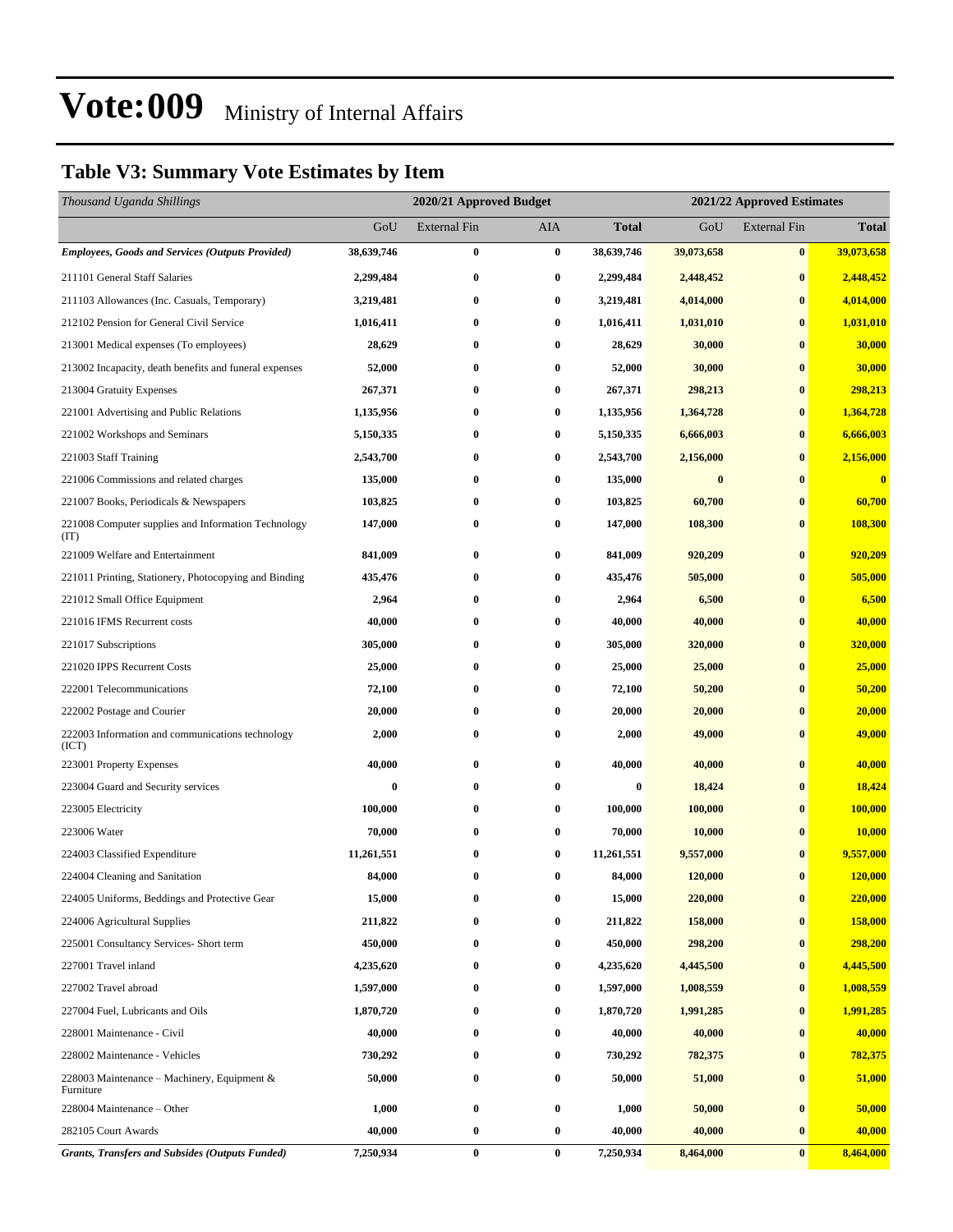| 262101 Contributions to International Organisations<br>(Current) | 171,000    | $\bf{0}$         | $\bf{0}$     | 171,000    | 171,000    | $\vert 0 \vert$ | 171,000    |
|------------------------------------------------------------------|------------|------------------|--------------|------------|------------|-----------------|------------|
| 263106 Other Current grants (Current)                            | 5,316,000  | $\bf{0}$         | $\bf{0}$     | 5,316,000  | 6,414,800  | $\bf{0}$        | 6,414,800  |
| 263206 Other Capital grants (Capital)                            | 491,000    | $\bf{0}$         | 0            | 491,000    | 491,000    | $\mathbf{0}$    | 491,000    |
| 263321 Conditional trans. Autonomous Inst (Wage<br>subvention    | 1,272,934  | $\bf{0}$         | 0            | 1,272,934  | 1,387,200  | $\bf{0}$        | 1,387,200  |
| <b>Investment</b> (Capital Purchases)                            | 6,937,702  | $\bf{0}$         | $\bf{0}$     | 6,937,702  | 6,937,702  | $\vert 0 \vert$ | 6,937,702  |
| 312101 Non-Residential Buildings                                 | 3,226,000  | $\bf{0}$         | $\bf{0}$     | 3,226,000  | 3,226,000  | $\bf{0}$        | 3,226,000  |
| 312201 Transport Equipment                                       | 2,150,000  | $\bf{0}$         | $\bf{0}$     | 2,150,000  | 2,150,000  | $\mathbf{0}$    | 2,150,000  |
| 312202 Machinery and Equipment                                   | 433,000    | $\bf{0}$         | $\bf{0}$     | 433,000    | 433,000    | $\bf{0}$        | 433,000    |
| 312203 Furniture & Fixtures                                      | 327,702    | $\bf{0}$         | $\bf{0}$     | 327,702    | 327,702    | $\bf{0}$        | 327,702    |
| 312213 ICT Equipment                                             | 801,000    | $\bf{0}$         | $\bf{0}$     | 801,000    | 801,000    | $\bf{0}$        | 801,000    |
| <b>Arrears</b>                                                   | $\bf{0}$   | $\bf{0}$         | $\bf{0}$     | $\bf{0}$   | 1,370,000  | $\bf{0}$        | 1,370,000  |
| 321605 Domestic arrears (Budgeting)                              | $\bf{0}$   | $\bf{0}$         | $\bf{0}$     | $\bf{0}$   | 1,250,000  | $\bf{0}$        | 1,250,000  |
| 321617 Salary Arrears (Budgeting)                                | $\bf{0}$   | $\bf{0}$         | $\bf{0}$     | $\bf{0}$   | 120,000    | $\bf{0}$        | 120,000    |
| <b>Grand Total Vote 009</b>                                      | 52,828,381 | $\bf{0}$         | 0            | 52,828,381 | 55,845,360 | $\bf{0}$        | 55,845,360 |
| <b>Total Excluding Arrears</b>                                   | 52,828,381 | $\boldsymbol{0}$ | $\mathbf{0}$ | 52,828,381 | 54,475,360 | $\mathbf{0}$    | 54,475,360 |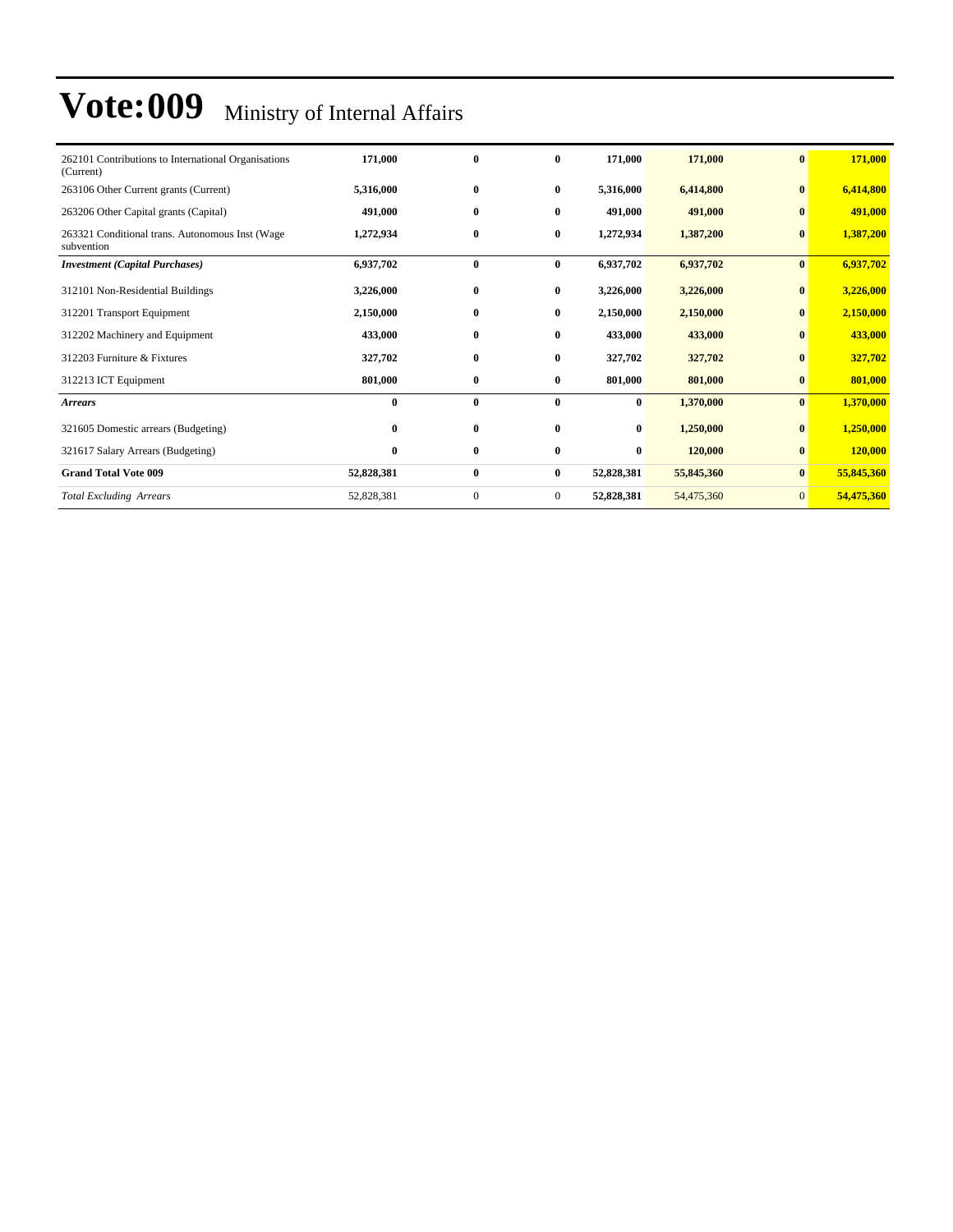### **Table V4: Detailed Estimates by Sub-SubProgramme, Department,Project and Budget Output and Item**

#### *Sub-SubProgrammme 12 Peace Building*

*Recurrent Budget Estimates*

#### **Department 01 Finance and Administration (Amnesty Commission)**

| Thousand Uganda Shillings                                                          |                       | 2020/21 Approved Budget |                       |              | 2021/22 Approved Estimates |                            |                |
|------------------------------------------------------------------------------------|-----------------------|-------------------------|-----------------------|--------------|----------------------------|----------------------------|----------------|
| <b>Outputs Funded</b>                                                              | Wage                  | Non Wage                | AIA                   | <b>Total</b> | Wage                       | Non Wage                   | <b>Total</b>   |
| Budget Output 121251 Demobilisation of reporters/ex combatants.                    |                       |                         |                       |              |                            |                            |                |
| 263106 Other Current grants (Current)                                              | $\boldsymbol{0}$      | 947,000                 | $\mathbf{0}$          | 947,000      | $\mathbf{0}$               | 750,000                    | 750,000        |
| o/w Demobilisation activities                                                      | 0                     | 947,000                 | $\theta$              | 947,000      | $\boldsymbol{\theta}$      | $\theta$                   | $\mathbf{0}$   |
| o/w Demobilisation of reporters                                                    | $\theta$              | $\theta$                | $\theta$              | $\bf{0}$     | $\boldsymbol{\theta}$      | 750,000                    | 750,000        |
| <b>Total Cost of Budget Output 51</b>                                              | $\boldsymbol{\theta}$ | 947,000                 | $\theta$              | 947,000      | $\boldsymbol{\theta}$      | 750,000                    | 750,000        |
| <b>Budget Output 121252 Resettlement/reinsertion of reporters</b>                  |                       |                         |                       |              |                            |                            |                |
| 263106 Other Current grants (Current)                                              | $\overline{0}$        | 656,000                 | $\mathbf{0}$          | 656,000      | $\mathbf{0}$               | 520,000                    | 520,000        |
| o/w Resettlement and reinsertion of reporters                                      | $\theta$              | 656,000                 | $\theta$              | 656,000      | $\boldsymbol{\theta}$      | $\theta$                   | $\overline{0}$ |
| o/w Reintegration/Resettlement of reporters                                        | $\theta$              | $\theta$                | $\theta$              | $\bf{0}$     | $\boldsymbol{\theta}$      | 520,000                    | 520,000        |
| <b>Total Cost of Budget Output 52</b>                                              | 0                     | 656,000                 | $\boldsymbol{\theta}$ | 656,000      | $\boldsymbol{\theta}$      | 520,000                    | 520,000        |
| Budget Output 121253 Improve access to social economic reintegration of reporters. |                       |                         |                       |              |                            |                            |                |
| 263106 Other Current grants (Current)                                              | $\mathbf{0}$          | 1,922,000               | $\boldsymbol{0}$      | 1,922,000    | $\mathbf{0}$               | 1,532,000                  | 1,532,000      |
| o/w Social economic reintegration activities                                       | 0                     | 1,922,000               | 0                     | 1,922,000    | $\boldsymbol{\mathit{0}}$  | $\boldsymbol{\theta}$      | $\bf{0}$       |
| o/w Improved social economic reintegration of reporters                            | $\theta$              | $\theta$                | $\theta$              | $\bf{0}$     | $\boldsymbol{\theta}$      | 1,532,000                  | 1,532,000      |
| <b>Total Cost of Budget Output 53</b>                                              | 0                     | 1,922,000               | 0                     | 1,922,000    | $\boldsymbol{\theta}$      | 1,532,000                  | 1,532,000      |
| <b>Total Cost Of Outputs Funded</b>                                                | $\bf{0}$              | 3,525,000               | $\bf{0}$              | 3,525,000    | $\bf{0}$                   | 2,802,000                  | 2,802,000      |
| <b>Total Cost for Department 01</b>                                                | $\bf{0}$              | 3,525,000               | $\bf{0}$              | 3,525,000    | $\bf{0}$                   | 2,802,000                  | 2,802,000      |
| <b>Total Excluding Arrears</b>                                                     | $\boldsymbol{0}$      | 3,525,000               | $\mathbf{0}$          | 3,525,000    | $\mathbf{0}$               | 2,802,000                  | 2,802,000      |
| <b>Department 15 Conflict Early Warning and Early Response</b>                     |                       |                         |                       |              |                            |                            |                |
| Thousand Uganda Shillings                                                          |                       | 2020/21 Approved Budget |                       |              |                            | 2021/22 Approved Estimates |                |
| <b>Outputs Provided</b>                                                            | Wage                  | Non Wage                | <b>AIA</b>            | <b>Total</b> | Wage                       | Non Wage                   | <b>Total</b>   |
| Budget Output 121202 Enhanced public awareness and education on SALW and CEWERU.   |                       |                         |                       |              |                            |                            |                |
| 221001 Advertising and Public Relations                                            | $\boldsymbol{0}$      | 15,000                  | $\mathbf{0}$          | 15,000       | $\mathbf{0}$               | $\overline{0}$             | $\bf{0}$       |

| $\mathbf{v}$ | 1,000        | $\mathbf{v}$ | 1,000 | $\mathbf{v}$          |                                                                                                                |                                                                                                |
|--------------|--------------|--------------|-------|-----------------------|----------------------------------------------------------------------------------------------------------------|------------------------------------------------------------------------------------------------|
| $\mathbf{0}$ | 15,000       | $\mathbf{0}$ |       | $\mathbf{0}$          |                                                                                                                | $\bf{0}$                                                                                       |
| $\mathbf{0}$ | $\mathbf{0}$ | $\mathbf{0}$ |       | $\overline{0}$        |                                                                                                                | 2,800                                                                                          |
| $\mathbf{0}$ | $\mathbf{0}$ | $\mathbf{0}$ |       | $\mathbf{0}$          |                                                                                                                | 4,000                                                                                          |
| $\mathbf{0}$ | $\mathbf{0}$ | $\mathbf{0}$ |       | $\overline{0}$        |                                                                                                                | 2,000                                                                                          |
| $\mathbf{0}$ | $\mathbf{0}$ | $\mathbf{0}$ |       | $\mathbf{0}$          |                                                                                                                | 28,200                                                                                         |
| $\mathbf{0}$ | $\mathbf{0}$ | $\mathbf{0}$ |       | $\mathbf{0}$          |                                                                                                                | 8,000                                                                                          |
| $\Omega$     | $\mathbf{0}$ | $\Omega$     |       | $\overline{0}$        |                                                                                                                | 7.000                                                                                          |
| 0            | 30,000       | 0            |       | $\boldsymbol{\theta}$ |                                                                                                                | 52,000                                                                                         |
|              |              |              |       |                       |                                                                                                                |                                                                                                |
| $\mathbf{0}$ | 252,000      | $\mathbf{0}$ |       | $\mathbf{0}$          |                                                                                                                | 134,000                                                                                        |
| $\mathbf{0}$ | 116,380      | $\mathbf{0}$ |       | $\boldsymbol{0}$      |                                                                                                                | 74,000                                                                                         |
|              |              |              |       |                       | 15,000<br>$\bf{0}$<br>$\bf{0}$<br>$\bf{0}$<br>$\bf{0}$<br>$\bf{0}$<br>$\bf{0}$<br>30,000<br>252,000<br>116,380 | $\Omega$<br>2,800<br>4,000<br>2,000<br>28,200<br>8,000<br>7,000<br>52,000<br>134,000<br>74,000 |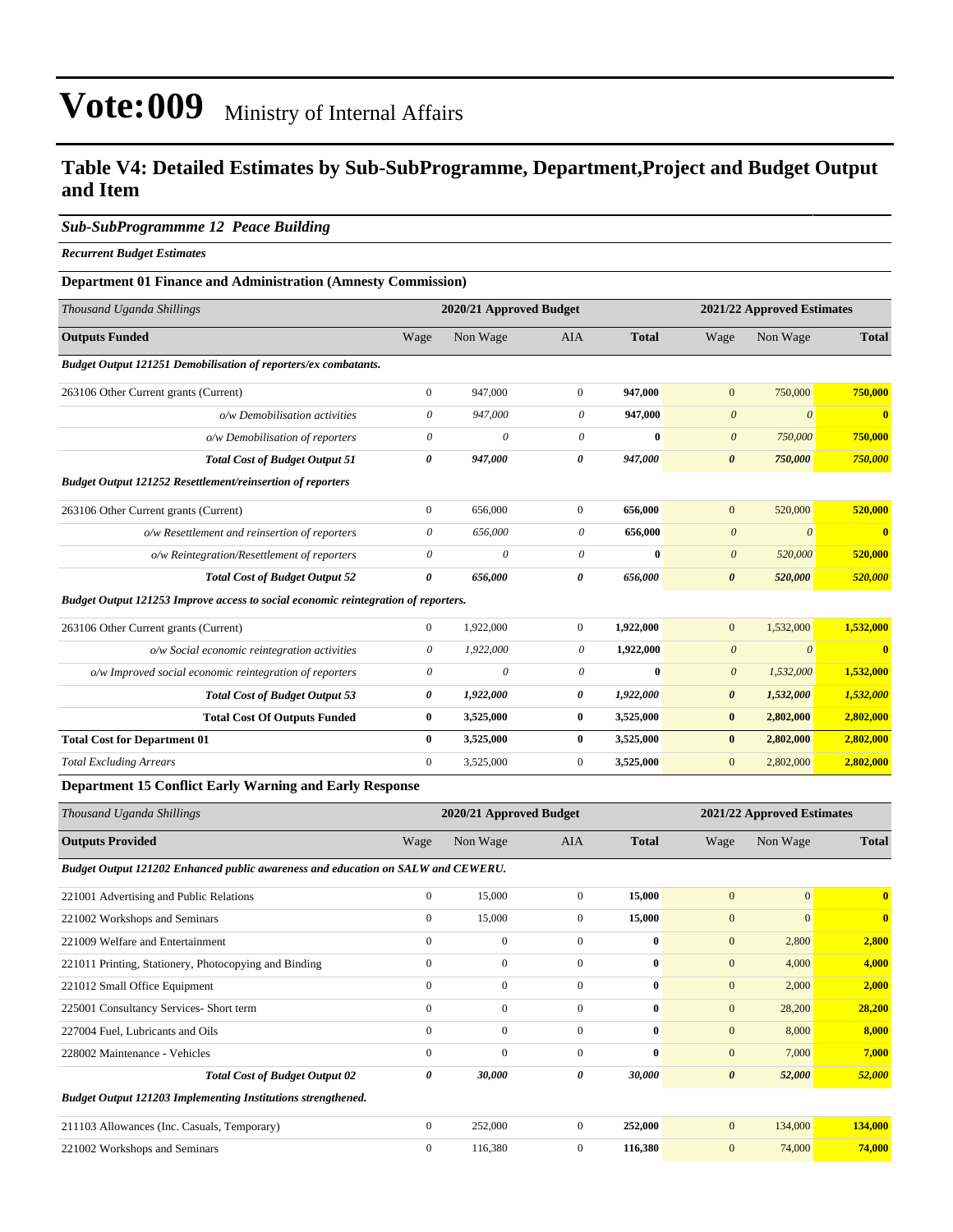| 221008 Computer supplies and Information Technology (IT) | $\mathbf{0}$ | 2,000   | $\Omega$     | 2,000   | 2,000<br>$\mathbf{0}$            | 2,000        |
|----------------------------------------------------------|--------------|---------|--------------|---------|----------------------------------|--------------|
| 221009 Welfare and Entertainment                         | $\mathbf{0}$ | 3,600   | $\mathbf{0}$ | 3,600   | $\mathbf{0}$<br>4,000            | 4,000        |
| 221011 Printing, Stationery, Photocopying and Binding    | $\mathbf{0}$ | 2,000   | $\mathbf{0}$ | 2,000   | $\mathbf{0}$<br>2,000            | 2,000        |
| 221012 Small Office Equipment                            | $\mathbf{0}$ | 500     | $\Omega$     | 500     | $\mathbf{0}$<br>$\Omega$         | $\mathbf{0}$ |
| 222001 Telecommunications                                | $\mathbf{0}$ | 2,600   | $\mathbf{0}$ | 2,600   | $\mathbf{0}$<br>3,000            | 3,000        |
| 227001 Travel inland                                     | $\mathbf{0}$ | 168,120 | $\mathbf{0}$ | 168,120 | $\mathbf{0}$<br>100,000          | 100,000      |
| 227004 Fuel, Lubricants and Oils                         | $\mathbf{0}$ | 7,300   | $\Omega$     | 7,300   | $\mathbf{0}$<br>16,000           | 16,000       |
| 228002 Maintenance - Vehicles                            | $\mathbf{0}$ | 5,500   | $\mathbf{0}$ | 5,500   | $\mathbf{0}$<br>5,000            | 5,000        |
| <b>Total Cost of Budget Output 03</b>                    | 0            | 560,000 | 0            | 560,000 | $\boldsymbol{\theta}$<br>340,000 | 340,000      |
| <b>Total Cost Of Outputs Provided</b>                    | $\bf{0}$     | 590,000 | $\bf{0}$     | 590,000 | $\bf{0}$<br>392,000              | 392,000      |
| <b>Total Cost for Department 15</b>                      | $\mathbf{0}$ | 590,000 | $\mathbf{0}$ | 590,000 | $\bf{0}$<br>392,000              | 392,000      |
| <b>Total Excluding Arrears</b>                           | $\mathbf{0}$ | 590,000 | $\mathbf{0}$ | 590,000 | $\mathbf{0}$<br>392,000          | 392,000      |
|                                                          |              |         |              |         |                                  |              |

|                                           | GoU       | <b>External Fin</b> | AIA | <b>Total</b> | GoU       | <b>External Fin</b> | <b>Total</b> |
|-------------------------------------------|-----------|---------------------|-----|--------------|-----------|---------------------|--------------|
| <b>Total Cost for Sub-SubProgramme 12</b> | 4,115,000 |                     |     | 4,115,000    | 3.194,000 | $\mathbf{0}$        | 3,194,000    |
| <b>Total Excluding Arrears</b>            | 4,115,000 |                     |     | 4.115.000    | 3.194,000 | 0                   | 3,194,000    |

#### *Sub-SubProgrammme 14 Community Service Orders Managment*

*Recurrent Budget Estimates*

#### **Department 06 Office of the Director (Administration and Support Service)**

| Thousand Uganda Shillings                                                       |                  | 2020/21 Approved Budget |                |              | 2021/22 Approved Estimates |                |                         |
|---------------------------------------------------------------------------------|------------------|-------------------------|----------------|--------------|----------------------------|----------------|-------------------------|
| <b>Outputs Provided</b>                                                         | Wage             | Non Wage                | <b>AIA</b>     | <b>Total</b> | Wage                       | Non Wage       | <b>Total</b>            |
| <b>Budget Output 121405 Improved coordination of the Directorate activities</b> |                  |                         |                |              |                            |                |                         |
| 211103 Allowances (Inc. Casuals, Temporary)                                     | $\mathbf{0}$     | 41,481                  | $\overline{0}$ | 41,481       | $\mathbf{0}$               | 624,000        | 624,000                 |
| 213002 Incapacity, death benefits and funeral expenses                          | $\mathbf{0}$     | 32,000                  | $\overline{0}$ | 32,000       | $\mathbf{0}$               | 10,000         | 10,000                  |
| 221001 Advertising and Public Relations                                         | $\boldsymbol{0}$ | 16,000                  | $\overline{0}$ | 16,000       | $\mathbf{0}$               | 16,000         | 16,000                  |
| 221002 Workshops and Seminars                                                   | $\mathbf{0}$     | 40,000                  | $\overline{0}$ | 40,000       | $\mathbf{0}$               | 114,840        | 114,840                 |
| 221003 Staff Training                                                           | $\mathbf{0}$     | 385,200                 | $\overline{0}$ | 385,200      | $\mathbf{0}$               | 182,000        | 182,000                 |
| 221006 Commissions and related charges                                          | $\mathbf{0}$     | 100,000                 | $\overline{0}$ | 100,000      | $\mathbf{0}$               | $\mathbf{0}$   | $\bf{0}$                |
| 221007 Books, Periodicals & Newspapers                                          | $\mathbf{0}$     | 2,625                   | $\overline{0}$ | 2,625        | $\mathbf{0}$               | 2,000          | 2,000                   |
| 221009 Welfare and Entertainment                                                | $\mathbf{0}$     | 60,000                  | $\overline{0}$ | 60,000       | $\mathbf{0}$               | 100,000        | 100,000                 |
| 221011 Printing, Stationery, Photocopying and Binding                           | $\mathbf{0}$     | 6,000                   | $\overline{0}$ | 6,000        | $\mathbf{0}$               | 30,000         | 30,000                  |
| 221012 Small Office Equipment                                                   | $\mathbf{0}$     | 500                     | $\overline{0}$ | 500          | $\mathbf{0}$               | $\mathbf{0}$   | $\mathbf{0}$            |
| 221017 Subscriptions                                                            | $\mathbf{0}$     | 5,000                   | $\overline{0}$ | 5,000        | $\mathbf{0}$               | 5,000          | 5,000                   |
| 222001 Telecommunications                                                       | $\mathbf{0}$     | 8,000                   | $\overline{0}$ | 8,000        | $\mathbf{0}$               | 18,000         | 18,000                  |
| 222003 Information and communications technology (ICT)                          | $\mathbf{0}$     | 2,000                   | $\overline{0}$ | 2,000        | $\mathbf{0}$               | $\overline{0}$ | $\overline{\mathbf{0}}$ |
| 224005 Uniforms, Beddings and Protective Gear                                   | $\mathbf{0}$     | 10,000                  | $\Omega$       | 10,000       | $\mathbf{0}$               | 40,000         | 40,000                  |
| 225001 Consultancy Services- Short term                                         | $\boldsymbol{0}$ | 60,000                  | $\overline{0}$ | 60,000       | $\mathbf{0}$               | 100,000        | 100,000                 |
| 227001 Travel inland                                                            | $\mathbf{0}$     | 60,000                  | $\overline{0}$ | 60,000       | $\mathbf{0}$               | 120,000        | 120,000                 |
| 227002 Travel abroad                                                            | $\mathbf{0}$     | 175,000                 | $\overline{0}$ | 175,000      | $\mathbf{0}$               | $\mathbf{0}$   | $\overline{\mathbf{0}}$ |
| 227004 Fuel, Lubricants and Oils                                                | $\mathbf{0}$     | 70,000                  | $\overline{0}$ | 70,000       | $\mathbf{0}$               | 60,785         | 60,785                  |
| 228002 Maintenance - Vehicles                                                   | $\mathbf{0}$     | 26,400                  | $\mathbf{0}$   | 26,400       | $\mathbf{0}$               | 66,375         | 66,375                  |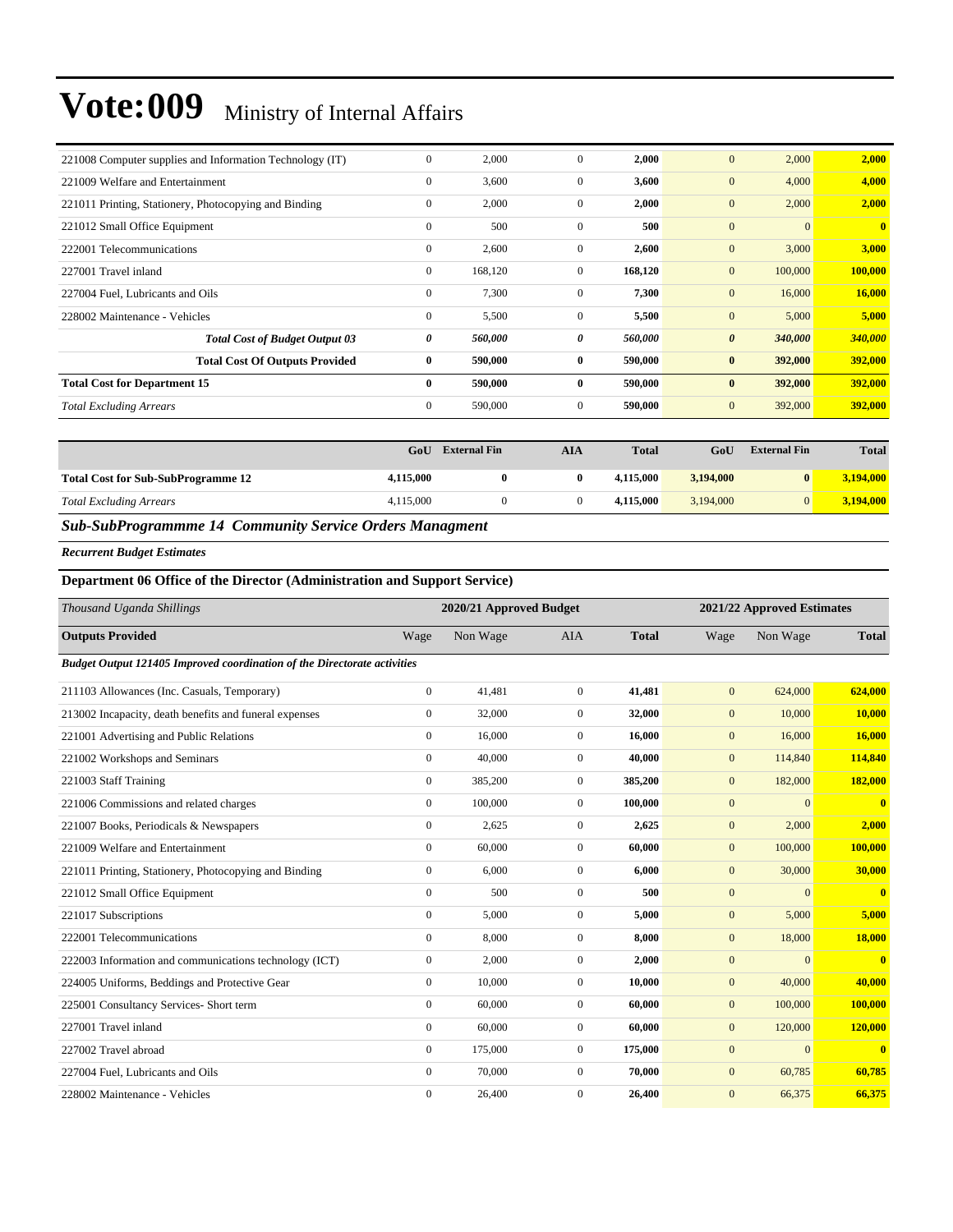| 228004 Maintenance – Other                                                                 | $\boldsymbol{0}$ | 1,000                   | $\boldsymbol{0}$      | 1,000        | $\mathbf{0}$<br>$\mathbf{0}$       | $\bf{0}$     |
|--------------------------------------------------------------------------------------------|------------------|-------------------------|-----------------------|--------------|------------------------------------|--------------|
| <b>Total Cost of Budget Output 05</b>                                                      | 0                | 1,101,206               | 0                     | 1,101,206    | 1,489,000<br>$\boldsymbol{\theta}$ | 1,489,000    |
| <b>Total Cost Of Outputs Provided</b>                                                      | $\bf{0}$         | 1,101,206               | $\bf{0}$              | 1,101,206    | $\bf{0}$<br>1,489,000              | 1,489,000    |
| <b>Total Cost for Department 06</b>                                                        | $\bf{0}$         | 1,101,206               | $\bf{0}$              | 1,101,206    | $\pmb{0}$<br>1,489,000             | 1,489,000    |
| <b>Total Excluding Arrears</b>                                                             | $\boldsymbol{0}$ | 1,101,206               | $\mathbf{0}$          | 1,101,206    | $\mathbf{0}$<br>1,489,000          | 1,489,000    |
| Department 16 Social reintegration & rehabilitation                                        |                  |                         |                       |              |                                    |              |
| Thousand Uganda Shillings                                                                  |                  | 2020/21 Approved Budget |                       |              | 2021/22 Approved Estimates         |              |
| <b>Outputs Provided</b>                                                                    | Wage             | Non Wage                | AIA                   | <b>Total</b> | Wage<br>Non Wage                   | <b>Total</b> |
| <b>Budget Output 121402 Improve Stakeholder Capacity</b>                                   |                  |                         |                       |              |                                    |              |
| 211103 Allowances (Inc. Casuals, Temporary)                                                | $\boldsymbol{0}$ | 45,000                  | $\mathbf{0}$          | 45,000       | $\mathbf{0}$<br>10,000             | 10,000       |
| 221001 Advertising and Public Relations                                                    | $\boldsymbol{0}$ | 70,000                  | $\boldsymbol{0}$      | 70,000       | $\boldsymbol{0}$<br>314,000        | 314,000      |
| 221002 Workshops and Seminars                                                              | $\boldsymbol{0}$ | 75,000                  | $\mathbf{0}$          | 75,000       | $\boldsymbol{0}$<br>216,000        | 216,000      |
| 221003 Staff Training                                                                      | $\boldsymbol{0}$ | 128,000                 | $\mathbf{0}$          | 128,000      | $\boldsymbol{0}$<br>$\mathbf{0}$   | $\bf{0}$     |
| 221009 Welfare and Entertainment                                                           | $\boldsymbol{0}$ | 32,000                  | $\mathbf{0}$          | 32,000       | 6,000<br>$\boldsymbol{0}$          | 6,000        |
| 221011 Printing, Stationery, Photocopying and Binding                                      | $\boldsymbol{0}$ | 60,000                  | $\boldsymbol{0}$      | 60,000       | $\mathbf{0}$<br>$\mathbf{0}$       | $\mathbf{0}$ |
| 227001 Travel inland                                                                       | $\boldsymbol{0}$ | 120,000                 | $\boldsymbol{0}$      | 120,000      | $\boldsymbol{0}$<br>84,000         | 84,000       |
| 227004 Fuel, Lubricants and Oils                                                           | $\boldsymbol{0}$ | 110,000                 | $\mathbf{0}$          | 110,000      | $\boldsymbol{0}$<br>$\mathbf{0}$   | $\bf{0}$     |
| 228002 Maintenance - Vehicles                                                              | $\boldsymbol{0}$ | 60,000                  | $\boldsymbol{0}$      | 60,000       | $\boldsymbol{0}$<br>$\mathbf{0}$   | $\bf{0}$     |
| <b>Total Cost of Budget Output 02</b>                                                      | 0                | 700,000                 | $\boldsymbol{\theta}$ | 700,000      | $\boldsymbol{\theta}$<br>630,000   | 630,000      |
| <b>Budget Output 121404 Improved Social reintergration and rehabilitation of offenders</b> |                  |                         |                       |              |                                    |              |
| 211103 Allowances (Inc. Casuals, Temporary)                                                | $\boldsymbol{0}$ | 105,000                 | $\mathbf{0}$          | 105,000      | 60,000<br>$\boldsymbol{0}$         | 60,000       |
| 221002 Workshops and Seminars                                                              | $\boldsymbol{0}$ | 46,500                  | $\boldsymbol{0}$      | 46,500       | $\mathbf{0}$<br>$\mathbf{0}$       | $\bf{0}$     |
| 221003 Staff Training                                                                      | $\boldsymbol{0}$ | 76,500                  | $\mathbf{0}$          | 76,500       | $\mathbf{0}$<br>$\mathbf{0}$       | $\bf{0}$     |
| 221007 Books, Periodicals & Newspapers                                                     | $\boldsymbol{0}$ | 2,000                   | $\boldsymbol{0}$      | 2,000        | $\mathbf{0}$<br>$\boldsymbol{0}$   | $\bf{0}$     |
| 221009 Welfare and Entertainment                                                           | $\boldsymbol{0}$ | 169,000                 | $\boldsymbol{0}$      | 169,000      | 170,000<br>$\boldsymbol{0}$        | 170,000      |
| 221011 Printing, Stationery, Photocopying and Binding                                      | $\boldsymbol{0}$ | 40,000                  | $\boldsymbol{0}$      | 40,000       | $\boldsymbol{0}$<br>48,000         | 48,000       |
| 222001 Telecommunications                                                                  | $\boldsymbol{0}$ | 20,000                  | $\boldsymbol{0}$      | 20,000       | $\boldsymbol{0}$<br>$\mathbf{0}$   | $\bf{0}$     |
| 224006 Agricultural Supplies                                                               | $\boldsymbol{0}$ | 211,822                 | $\mathbf{0}$          | 211,822      | $\boldsymbol{0}$<br>158,000        | 158,000      |
| 227001 Travel inland                                                                       | $\boldsymbol{0}$ | 250,000                 | $\boldsymbol{0}$      | 250,000      | $\mathbf{0}$<br>400,000            | 400,000      |
| 227002 Travel abroad                                                                       | $\mathbf{0}$     | 25,000                  | $\overline{0}$        | 25,000       | $\mathbf{0}$<br>$\mathbf{0}$       | $\bf{0}$     |
| 227004 Fuel, Lubricants and Oils                                                           | $\boldsymbol{0}$ | 150,000                 | $\mathbf{0}$          | 150,000      | 78,000<br>$\boldsymbol{0}$         | 78,000       |
| 228002 Maintenance - Vehicles                                                              | $\boldsymbol{0}$ | 100,000                 | $\boldsymbol{0}$      | 100,000      | $\boldsymbol{0}$<br>30,000         | 30,000       |
| <b>Total Cost of Budget Output 04</b>                                                      | 0                | 1,195,822               | $\pmb{\theta}$        | 1,195,822    | 944,000<br>$\pmb{\theta}$          | 944,000      |
| <b>Total Cost Of Outputs Provided</b>                                                      | $\pmb{0}$        | 1,895,822               | $\boldsymbol{0}$      | 1,895,822    | $\pmb{0}$<br>1,574,000             | 1,574,000    |
| <b>Total Cost for Department 16</b>                                                        | $\bf{0}$         | 1,895,822               | $\bf{0}$              | 1,895,822    | $\pmb{0}$<br>1,574,000             | 1,574,000    |
| <b>Total Excluding Arrears</b>                                                             | $\boldsymbol{0}$ | 1,895,822               | $\boldsymbol{0}$      | 1,895,822    | 1,574,000<br>$\mathbf{0}$          | 1,574,000    |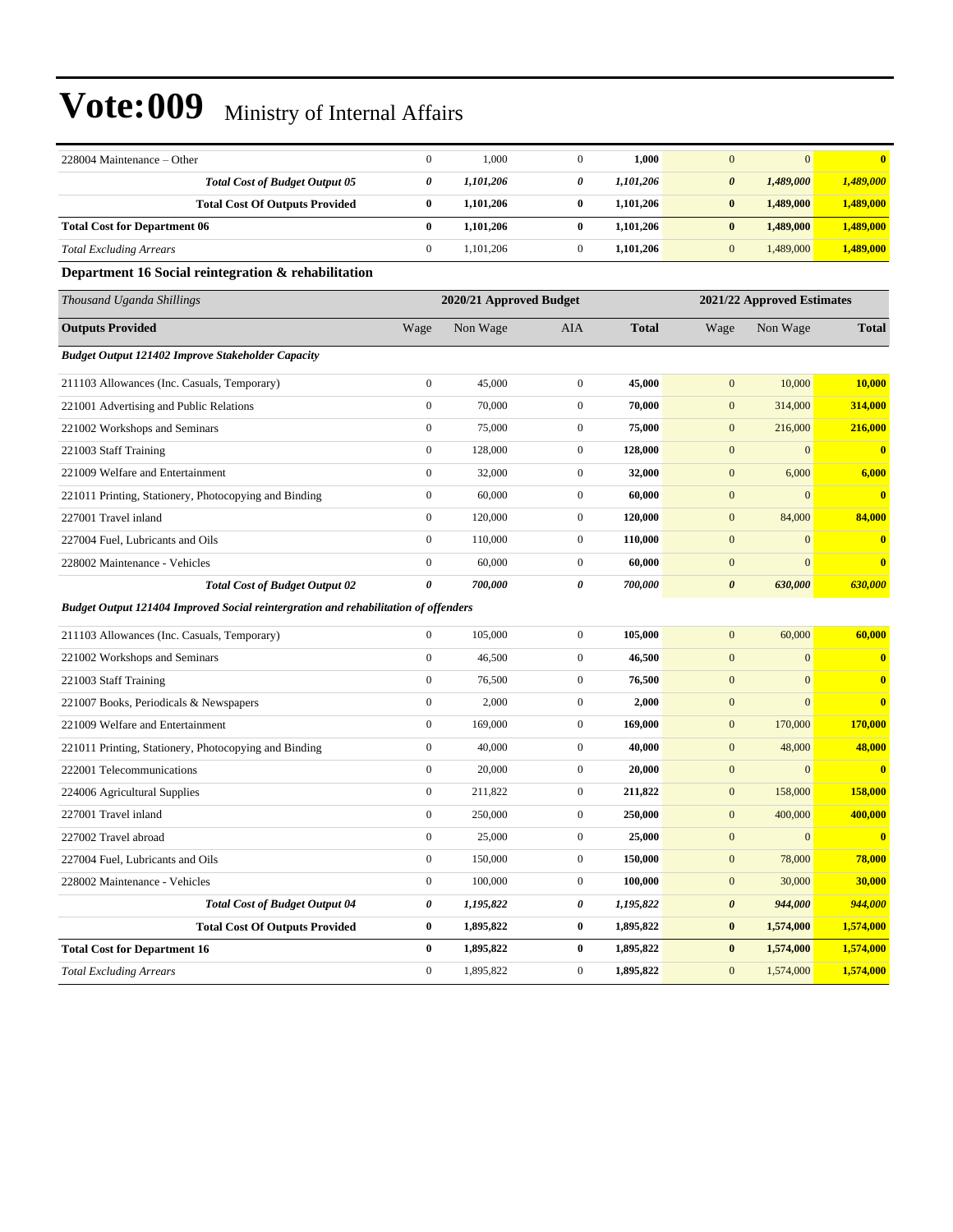#### **Department 17 Monitoring and Compliance**

| Department 17 montoring and computance                    |                           |                         |                       |              |                            |                            |              |  |
|-----------------------------------------------------------|---------------------------|-------------------------|-----------------------|--------------|----------------------------|----------------------------|--------------|--|
| Thousand Uganda Shillings                                 |                           | 2020/21 Approved Budget |                       |              | 2021/22 Approved Estimates |                            |              |  |
| <b>Outputs Provided</b>                                   | Wage                      | Non Wage                | AIA                   | <b>Total</b> | Wage                       | Non Wage                   | <b>Total</b> |  |
| Budget Output 121403 Effective Monitoring and supervision |                           |                         |                       |              |                            |                            |              |  |
| 211103 Allowances (Inc. Casuals, Temporary)               | $\boldsymbol{0}$          | 168,500                 | $\mathbf{0}$          | 168,500      | $\mathbf{0}$               | 204,000                    | 204,000      |  |
| 221002 Workshops and Seminars                             | $\boldsymbol{0}$          | 74,500                  | $\mathbf{0}$          | 74,500       | $\mathbf{0}$               | 87,000                     | 87,000       |  |
| 221003 Staff Training                                     | $\boldsymbol{0}$          | 115,000                 | $\mathbf{0}$          | 115,000      | $\mathbf{0}$               | 40,000                     | 40,000       |  |
| 221006 Commissions and related charges                    | $\boldsymbol{0}$          | 35,000                  | $\mathbf{0}$          | 35,000       | $\mathbf{0}$               | $\mathbf{0}$               | $\bf{0}$     |  |
| 221007 Books, Periodicals & Newspapers                    | $\boldsymbol{0}$          | 44,000                  | $\mathbf{0}$          | 44,000       | $\mathbf{0}$               | 2,000                      | 2,000        |  |
| 221008 Computer supplies and Information Technology (IT)  | $\boldsymbol{0}$          | 80,000                  | $\mathbf{0}$          | 80,000       | $\mathbf{0}$               | 60,000                     | 60,000       |  |
| 221009 Welfare and Entertainment                          | $\boldsymbol{0}$          | 60,000                  | $\mathbf{0}$          | 60,000       | $\mathbf{0}$               | 45,000                     | 45,000       |  |
| 221011 Printing, Stationery, Photocopying and Binding     | $\boldsymbol{0}$          | 60,000                  | $\mathbf{0}$          | 60,000       | $\boldsymbol{0}$           | 52,000                     | 52,000       |  |
| 221012 Small Office Equipment                             | $\boldsymbol{0}$          | 1,164                   | $\mathbf{0}$          | 1,164        | $\mathbf{0}$               | $\mathbf{0}$               | $\bf{0}$     |  |
| 222001 Telecommunications                                 | $\boldsymbol{0}$          | 28,500                  | $\mathbf{0}$          | 28,500       | $\mathbf{0}$               | 18,000                     | 18,000       |  |
| 222003 Information and communications technology (ICT)    | $\boldsymbol{0}$          | $\mathbf{0}$            | $\mathbf{0}$          | $\bf{0}$     | $\mathbf{0}$               | 43,000                     | 43,000       |  |
| 225001 Consultancy Services- Short term                   | $\boldsymbol{0}$          | 200,000                 | $\mathbf{0}$          | 200,000      | $\mathbf{0}$               | 50,000                     | 50,000       |  |
| 227001 Travel inland                                      | $\boldsymbol{0}$          | 336,000                 | $\mathbf{0}$          | 336,000      | $\boldsymbol{0}$           | 310,000                    | 310,000      |  |
| 227002 Travel abroad                                      | $\boldsymbol{0}$          | 140,000                 | $\mathbf{0}$          | 140,000      | $\mathbf{0}$               | $\mathbf{0}$               | $\bf{0}$     |  |
| 227004 Fuel, Lubricants and Oils                          | $\boldsymbol{0}$          | 132,000                 | $\mathbf{0}$          | 132,000      | $\boldsymbol{0}$           | 92,000                     | 92,000       |  |
| 228002 Maintenance - Vehicles                             | $\boldsymbol{0}$          | 100,000                 | $\mathbf{0}$          | 100,000      | $\mathbf{0}$               | 80,000                     | 80,000       |  |
| <b>Total Cost of Budget Output 03</b>                     | 0                         | 1,574,664               | 0                     | 1,574,664    | 0                          | 1,083,000                  | 1,083,000    |  |
| <b>Total Cost Of Outputs Provided</b>                     | 0                         | 1,574,664               | $\bf{0}$              | 1,574,664    | $\bf{0}$                   | 1,083,000                  | 1,083,000    |  |
| <b>Total Cost for Department 17</b>                       | 0                         | 1,574,664               | $\bf{0}$              | 1,574,664    | $\bf{0}$                   | 1,083,000                  | 1,083,000    |  |
| <b>Total Excluding Arrears</b>                            | $\boldsymbol{0}$          | 1,574,664               | $\mathbf{0}$          | 1,574,664    | $\overline{0}$             | 1,083,000                  | 1,083,000    |  |
|                                                           |                           |                         |                       |              |                            |                            |              |  |
|                                                           | GoU                       | <b>External Fin</b>     | <b>AIA</b>            | <b>Total</b> | GoU                        | <b>External Fin</b>        | <b>Total</b> |  |
| <b>Total Cost for Sub-SubProgramme 14</b>                 | 4,571,692                 | $\bf{0}$                | $\bf{0}$              | 4,571,692    | 4,146,000                  | $\bf{0}$                   | 4,146,000    |  |
| <b>Total Excluding Arrears</b>                            | 4,571,692                 | $\boldsymbol{0}$        | $\boldsymbol{0}$      | 4,571,692    | 4,146,000                  | $\boldsymbol{0}$           | 4,146,000    |  |
| <b>Sub-SubProgrammme 15 NGO Regulation</b>                |                           |                         |                       |              |                            |                            |              |  |
| <b>Recurrent Budget Estimates</b>                         |                           |                         |                       |              |                            |                            |              |  |
| Department 10 NGO Board                                   |                           |                         |                       |              |                            |                            |              |  |
| Thousand Uganda Shillings                                 |                           | 2020/21 Approved Budget |                       |              |                            | 2021/22 Approved Estimates |              |  |
| <b>Outputs Funded</b>                                     | Wage                      | Non Wage                | AIA                   | <b>Total</b> | Wage                       | Non Wage                   | <b>Total</b> |  |
| <b>Budget Output 121551 NGO Bureau</b>                    |                           |                         |                       |              |                            |                            |              |  |
| 263106 Other Current grants (Current)                     | $\boldsymbol{0}$          | 1,791,000               | $\mathbf{0}$          | 1,791,000    | $\mathbf{0}$               | 3,612,800                  | 3,612,800    |  |
| $o/w$ $o/w$ rent                                          | $\boldsymbol{\mathit{0}}$ | 665,000                 | $\boldsymbol{\theta}$ | 665,000      | $\boldsymbol{\theta}$      | $\boldsymbol{\theta}$      | $\mathbf{0}$ |  |
| o/w o/w electricity                                       | $\boldsymbol{\mathit{0}}$ | 24,000                  | $\theta$              | 24,000       | $\boldsymbol{\mathit{0}}$  | $\boldsymbol{\theta}$      | $\mathbf{0}$ |  |

*o/w o/w water 0 12,000 0* **12,000** *0 0* **0** *o/w o/w NSSF contribution 0 127,320 0* **127,320** *0 0* **0** *o/w o/w gratuity 0 254,640 0* **254,640** *0 0* **0** *o/w o/w Board facilitation 0 156,240 0* **156,240** *0 0* **0** *o/w o/w cleaning and sanitation 0 16,000 0* **16,000** *0 0* **0**

*o/w o/w partitioning 0 271,800 0* **271,800** *0 0* **0**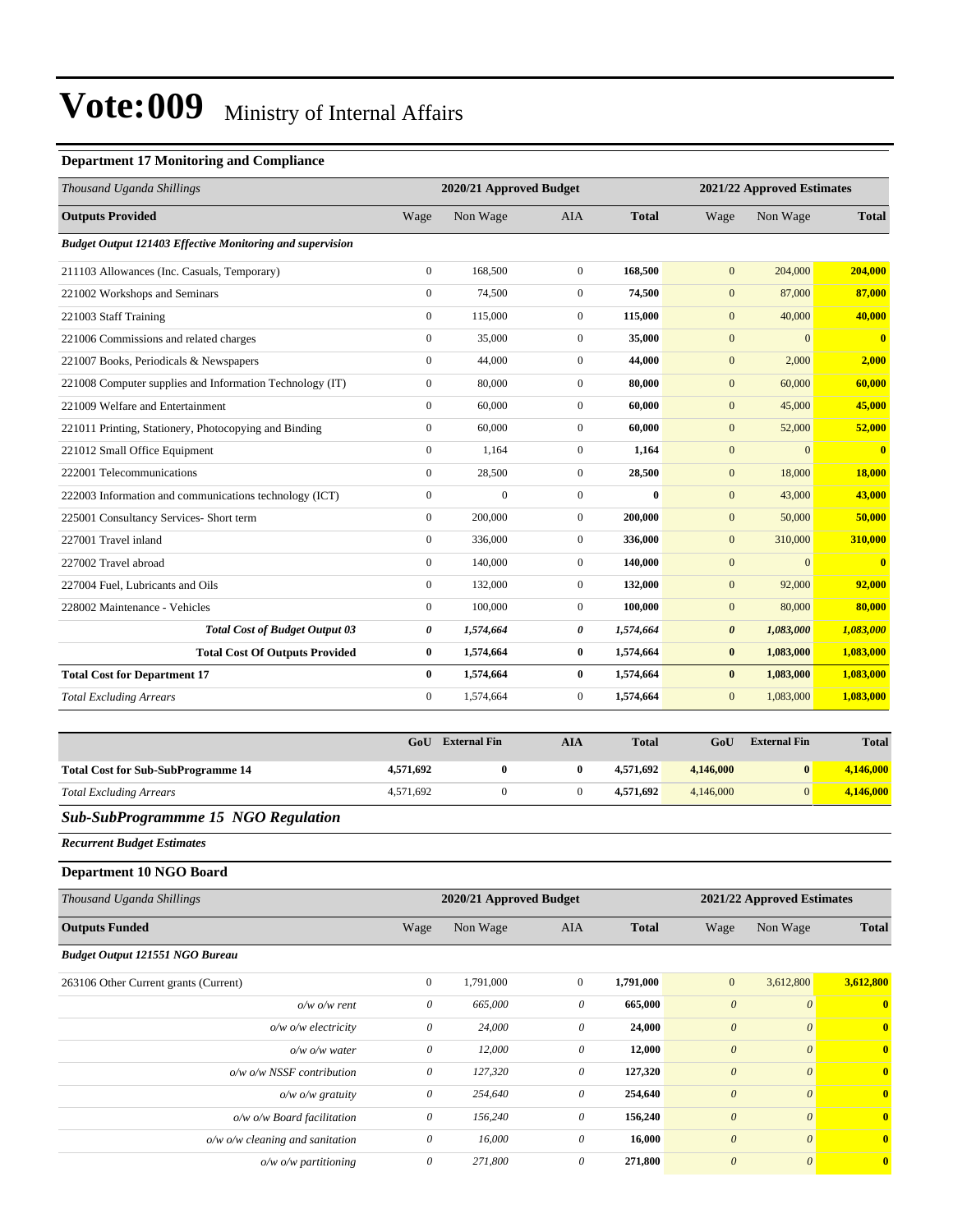| o/w o/w Travel in land                                     | $\boldsymbol{\mathit{0}}$ | 100,000                   | $\boldsymbol{\mathit{0}}$ | 100,000   | $\boldsymbol{\theta}$<br>$\boldsymbol{\theta}$ | $\bf{0}$                |
|------------------------------------------------------------|---------------------------|---------------------------|---------------------------|-----------|------------------------------------------------|-------------------------|
| $o/w$ $o/w$ workshops                                      | $\boldsymbol{\mathit{0}}$ | 40,000                    | $\theta$                  | 40,000    | $\boldsymbol{\theta}$<br>$\boldsymbol{\theta}$ | $\mathbf{0}$            |
| $o/w$ o/w stationery                                       | 0                         | 50,000                    | $\theta$                  | 50,000    | $\boldsymbol{0}$<br>$\theta$                   | $\bf{0}$                |
| o/w o/w allowance                                          | $\boldsymbol{\mathit{0}}$ | 40,000                    | $\boldsymbol{\theta}$     | 40,000    | $\boldsymbol{\theta}$<br>$\boldsymbol{\theta}$ | $\mathbf{0}$            |
| $o/w$ $o/w$ fuel and lubricants                            | 0                         | 20,000                    | $\boldsymbol{\theta}$     | 20,000    | $\boldsymbol{\theta}$<br>$\boldsymbol{\theta}$ | $\overline{\mathbf{0}}$ |
| o/w o/w vehicle maintenance                                | $\theta$                  | 14,000                    | $\boldsymbol{\mathit{0}}$ | 14,000    | $\boldsymbol{\theta}$<br>$\theta$              | $\bf{0}$                |
| $o/w$ o/w rent                                             | 0                         | $\mathcal O$              | $\boldsymbol{\theta}$     | $\bf{0}$  | $\boldsymbol{\theta}$<br>962,400               | 962,400                 |
| $o/w$ $o/w$ gratuity                                       | 0                         | $\boldsymbol{\mathit{0}}$ | $\boldsymbol{\theta}$     | $\bf{0}$  | 416,160<br>$\boldsymbol{0}$                    | 416,160                 |
| o/w o/w NSSF Contribution                                  | $\boldsymbol{\mathit{0}}$ | $\boldsymbol{\mathit{0}}$ | $\boldsymbol{\mathit{0}}$ | $\bf{0}$  | $\boldsymbol{\theta}$<br>138,720               | 138,720                 |
| o/w o/w Board facilitation                                 | $\boldsymbol{\mathit{0}}$ | 0                         | $\boldsymbol{\theta}$     | $\bf{0}$  | $\boldsymbol{0}$<br>156,240                    | 156,240                 |
| o/w o/w Electricity                                        | $\boldsymbol{\mathit{0}}$ | $\boldsymbol{\mathit{0}}$ | $\boldsymbol{\theta}$     | $\bf{0}$  | 48,000<br>$\boldsymbol{\theta}$                | 48,000                  |
| $o/w$ $o/w$ water                                          | 0                         | 0                         | $\theta$                  | $\bf{0}$  | $\boldsymbol{\theta}$<br>3,000                 | 3,000                   |
| o/w o/w Fuel, oils and lubricants                          | 0                         | 0                         | $\boldsymbol{\theta}$     | $\bf{0}$  | 80,000<br>$\boldsymbol{0}$                     | 80,000                  |
| o/w o/w telecommunication                                  | $\boldsymbol{\mathit{0}}$ | $\boldsymbol{\mathit{0}}$ | $\boldsymbol{\mathit{0}}$ | $\bf{0}$  | $\boldsymbol{\theta}$<br>8,000                 | 8,000                   |
| o/w o/w vehicle maintenance                                | $\boldsymbol{\mathit{0}}$ | 0                         | $\theta$                  | $\bf{0}$  | 60,000<br>$\boldsymbol{0}$                     | 60,000                  |
| $o/w$ $o/w$ printing and stationery                        | $\boldsymbol{\mathit{0}}$ | $\boldsymbol{\mathit{0}}$ | $\boldsymbol{\theta}$     | $\bf{0}$  | $\boldsymbol{\theta}$<br>40,000                | 40,000                  |
| $o/w$ $o/w$ office partitioning                            | $\boldsymbol{\mathit{0}}$ | $\boldsymbol{\mathit{0}}$ | $\theta$                  | $\bf{0}$  | $\boldsymbol{0}$<br>217,000                    | 217,000                 |
| o/w o/w certificates and permits                           | 0                         | 0                         | $\boldsymbol{\theta}$     | $\bf{0}$  | 38,400<br>$\boldsymbol{0}$                     | 38,400                  |
| o/w o/w staff welfare                                      | 0                         | $\boldsymbol{\mathit{0}}$ | $\theta$                  | $\bf{0}$  | $\boldsymbol{\theta}$<br>42,330                | 42,330                  |
| o/w o/w personal protective gears and items                | $\theta$                  | $\theta$                  | $\theta$                  | $\bf{0}$  | $\boldsymbol{0}$<br>28,344                     | 28,344                  |
| o/w o/w Advertising and Public Relations                   | $\boldsymbol{\mathit{0}}$ | $\boldsymbol{\mathit{0}}$ | $\boldsymbol{\mathit{0}}$ | $\bf{0}$  | $\boldsymbol{\theta}$<br>30,000                | 30,000                  |
| o/w olw Travel in land                                     | 0                         | $\boldsymbol{\theta}$     | $\boldsymbol{\theta}$     | $\bf{0}$  | $\boldsymbol{0}$<br>93,643                     | 93,643                  |
| o/w o/w workshops                                          | 0                         | 0                         | $\boldsymbol{\theta}$     | $\bf{0}$  | 124,460<br>$\boldsymbol{0}$                    | 124,460                 |
| $o/w$ $o/w$ guard $\&$ security expenses                   | 0                         | $\boldsymbol{\mathit{0}}$ | $\boldsymbol{\mathit{0}}$ | $\bf{0}$  | $\boldsymbol{0}$<br>106,784                    | 106,784                 |
| o/w<br>o/w death and funeral expenses                      | $\theta$                  | $\boldsymbol{\mathit{0}}$ | $\theta$                  | $\bf{0}$  | $\theta$<br>3,800                              | 3,800                   |
| $o/w$ $o/w$ newspapers, books $\&$ periodicals             | $\boldsymbol{\mathit{0}}$ | $\boldsymbol{\theta}$     | $\boldsymbol{\mathit{0}}$ | $\bf{0}$  | $\boldsymbol{\theta}$<br>3,960                 | 3,960                   |
| o/w o/w consultancy                                        | $\boldsymbol{\theta}$     | $\boldsymbol{\theta}$     | $\boldsymbol{\theta}$     | $\bf{0}$  | $\boldsymbol{\theta}$<br>27,000                | 27,000                  |
| o/w o/w staff medical expenses                             | 0                         | $\boldsymbol{\mathit{0}}$ | $\boldsymbol{\theta}$     | $\bf{0}$  | $\boldsymbol{\theta}$<br>15,000                | 15,000                  |
| o/w o/w allowances for data entrants                       | 0                         | $\theta$                  | $\theta$                  | $\bf{0}$  | 267,300<br>$\boldsymbol{\theta}$               | 267,300                 |
| o/w o/w medical insurance                                  | $\boldsymbol{\mathit{0}}$ | $\theta$                  | $\boldsymbol{\theta}$     | $\bf{0}$  | 96,800<br>$\boldsymbol{\theta}$                | 96,800                  |
| o/w o/w allowances                                         | $\boldsymbol{\theta}$     | $\boldsymbol{\theta}$     | $\boldsymbol{\theta}$     | $\bf{0}$  | $\boldsymbol{\theta}$<br>238,000               | 238,000                 |
| o/w o/w travel abroad                                      | $\boldsymbol{\mathit{0}}$ | $\boldsymbol{\theta}$     | $\boldsymbol{\theta}$     | $\bf{0}$  | $\boldsymbol{\theta}$<br>20,000                | 20,000                  |
| o/w o/w cleaning and sanitation                            | $\boldsymbol{\theta}$     | $\boldsymbol{\theta}$     | $\boldsymbol{\theta}$     | $\bf{0}$  | $\boldsymbol{\theta}$<br>40,000                | 40,000                  |
| $o/w$ o/w IT equipment & related supplies                  | 0                         | $\theta$                  | $\theta$                  | $\bf{0}$  | 20,000<br>$\boldsymbol{\theta}$                | 20,000                  |
| $o/w$ o/w internet                                         | $\boldsymbol{\theta}$     | $\boldsymbol{\theta}$     | $\boldsymbol{\mathit{0}}$ | $\bf{0}$  | $\boldsymbol{\theta}$<br>15,540                | 15,540                  |
| o/w o/w responsibility allowance                           | $\boldsymbol{\theta}$     | $\boldsymbol{\theta}$     | $\boldsymbol{\theta}$     | $\bf{0}$  | $\boldsymbol{\theta}$<br>171,000               | 171,000                 |
| o/w o/w air conditioner                                    | $\boldsymbol{\mathit{0}}$ | $\boldsymbol{\mathit{0}}$ | $\boldsymbol{\theta}$     | $\bf{0}$  | $\boldsymbol{\theta}$<br>100,919               | 100,919                 |
| 263321 Conditional trans. Autonomous Inst (Wage subvention | $\boldsymbol{0}$          | 1,272,934                 | $\boldsymbol{0}$          | 1,272,934 | 1,387,200<br>$\boldsymbol{0}$                  | 1,387,200               |
| o/w Wage for NGO Bureau staff                              | $\boldsymbol{\theta}$     | 1,272,934                 | $\theta$                  | 1,272,934 | $\boldsymbol{\theta}$<br>$\theta$              | $\mathbf{0}$            |
| o/w Wage for NGO Bureau staff                              | $\boldsymbol{\mathit{0}}$ | $\boldsymbol{\theta}$     | $\theta$                  | $\bf{0}$  | $\boldsymbol{\theta}$<br>1,387,200             | 1,387,200               |
| <b>Total Cost of Budget Output 51</b>                      | $\boldsymbol{\theta}$     | 3,063,934                 | 0                         | 3,063,934 | 5,000,000<br>$\boldsymbol{\theta}$             | 5,000,000               |
| <b>Total Cost Of Outputs Funded</b>                        | $\bf{0}$                  | 3,063,934                 | $\bf{0}$                  | 3,063,934 | 5,000,000<br>$\bf{0}$                          | 5,000,000               |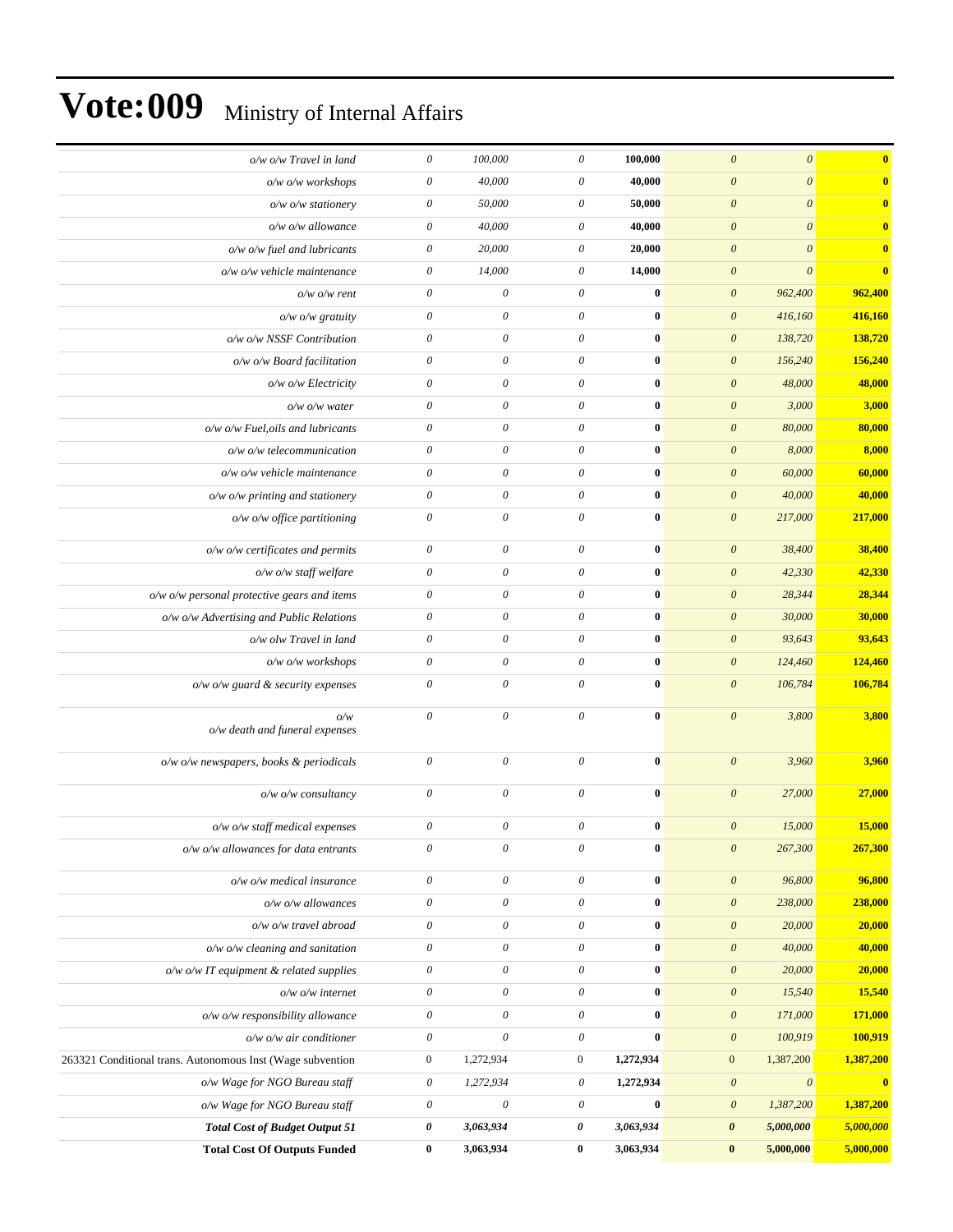| $\bf{0}$     | 3,063,934           | 0            | 3,063,934    | $\bf{0}$     | 5,000,000           | 5,000,000    |
|--------------|---------------------|--------------|--------------|--------------|---------------------|--------------|
| $\mathbf{0}$ | 3,063,934           | $\mathbf{0}$ | 3,063,934    | $\mathbf{0}$ | 5,000,000           | 5,000,000    |
|              |                     |              |              |              |                     |              |
| GoU          | <b>External Fin</b> | AIA          | <b>Total</b> | GoU          | <b>External Fin</b> | <b>Total</b> |
| 3,063,934    | $\bf{0}$            | $\mathbf{0}$ | 3.063.934    | 5,000,000    | $\mathbf{0}$        | 5,000,000    |
| 3,063,934    | $\mathbf{0}$        | $\mathbf{0}$ | 3.063.934    | 5,000,000    | $\overline{0}$      | 5,000,000    |
|              |                     |              |              |              |                     |              |

*Sub-SubProgrammme 16 Internal Security, Coordination & Advisory Services*

*Recurrent Budget Estimates*

#### **Department 18 Managment of Small Arms and Light Weapons**

| Thousand Uganda Shillings                                                         |                  | 2020/21 Approved Budget |                  |          |                       | 2021/22 Approved Estimates |              |
|-----------------------------------------------------------------------------------|------------------|-------------------------|------------------|----------|-----------------------|----------------------------|--------------|
| <b>Outputs Provided</b>                                                           | Wage             | Non Wage                | AIA              | Total    | Wage                  | Non Wage                   | <b>Total</b> |
| <b>Budget Output 121601 Prevention of proliferation of illicit SALWs</b>          |                  |                         |                  |          |                       |                            |              |
| 211103 Allowances (Inc. Casuals, Temporary)                                       | $\boldsymbol{0}$ | 28,500                  | $\boldsymbol{0}$ | 28,500   | $\mathbf{0}$          | 35,000                     | 35,000       |
| 221002 Workshops and Seminars                                                     | $\mathbf{0}$     | 48,000                  | $\overline{0}$   | 48,000   | $\mathbf{0}$          | $\mathbf{0}$               | $\bf{0}$     |
| 221008 Computer supplies and Information Technology (IT)                          | $\boldsymbol{0}$ | 2,000                   | $\overline{0}$   | 2,000    | $\mathbf{0}$          | $\mathbf{0}$               | $\bf{0}$     |
| 221009 Welfare and Entertainment                                                  | $\boldsymbol{0}$ | 3,000                   | $\overline{0}$   | 3,000    | $\mathbf{0}$          | $\overline{0}$             | $\bf{0}$     |
| 221011 Printing, Stationery, Photocopying and Binding                             | $\boldsymbol{0}$ | 1,541                   | $\overline{0}$   | 1,541    | $\mathbf{0}$          | $\overline{0}$             | $\bf{0}$     |
| 221012 Small Office Equipment                                                     | $\mathbf{0}$     | 800                     | $\boldsymbol{0}$ | 800      | $\mathbf{0}$          | $\overline{0}$             | $\bf{0}$     |
| 222001 Telecommunications                                                         | $\boldsymbol{0}$ | 2,000                   | $\overline{0}$   | 2,000    | $\mathbf{0}$          | $\overline{0}$             | $\bf{0}$     |
| 227001 Travel inland                                                              | $\mathbf{0}$     | $\mathbf{0}$            | $\overline{0}$   | $\bf{0}$ | $\mathbf{0}$          | 40,000                     | 40,000       |
| 227004 Fuel, Lubricants and Oils                                                  | $\mathbf{0}$     | 8,000                   | $\overline{0}$   | 8,000    | $\mathbf{0}$          | $\mathbf{0}$               | $\bf{0}$     |
| 228002 Maintenance - Vehicles                                                     | $\boldsymbol{0}$ | 3,100                   | $\boldsymbol{0}$ | 3,100    | $\mathbf{0}$          | $\boldsymbol{0}$           | $\bf{0}$     |
| <b>Total Cost of Budget Output 01</b>                                             | 0                | 96,941                  | 0                | 96,941   | $\boldsymbol{\theta}$ | 75,000                     | 75,000       |
| Budget Output 121602 Enhanced public awareness and education on SALWs             |                  |                         |                  |          |                       |                            |              |
| 211103 Allowances (Inc. Casuals, Temporary)                                       | $\boldsymbol{0}$ | 13,000                  | $\overline{0}$   | 13,000   | $\mathbf{0}$          | 24,000                     | 24,000       |
| 221002 Workshops and Seminars                                                     | $\mathbf{0}$     | 16,000                  | $\mathbf{0}$     | 16,000   | $\mathbf{0}$          | $\overline{0}$             | $\bf{0}$     |
| 221008 Computer supplies and Information Technology (IT)                          | $\boldsymbol{0}$ | $\boldsymbol{0}$        | $\boldsymbol{0}$ | $\bf{0}$ | $\mathbf{0}$          | 1,300                      | 1,300        |
| 221009 Welfare and Entertainment                                                  | $\mathbf{0}$     | $\overline{0}$          | $\overline{0}$   | $\bf{0}$ | $\mathbf{0}$          | 2,000                      | 2,000        |
| 221011 Printing, Stationery, Photocopying and Binding                             | $\boldsymbol{0}$ | 16,000                  | $\overline{0}$   | 16,000   | $\mathbf{0}$          | 4,000                      | 4,000        |
| 221012 Small Office Equipment                                                     | $\boldsymbol{0}$ | $\boldsymbol{0}$        | $\boldsymbol{0}$ | $\bf{0}$ | $\mathbf{0}$          | 2,500                      | 2,500        |
| 222001 Telecommunications                                                         | $\boldsymbol{0}$ | $\mathbf{0}$            | $\overline{0}$   | $\bf{0}$ | $\mathbf{0}$          | 1,200                      | 1,200        |
| 227001 Travel inland                                                              | $\mathbf{0}$     | 36,000                  | $\overline{0}$   | 36,000   | $\mathbf{0}$          | 40,000                     | 40,000       |
| 227004 Fuel, Lubricants and Oils                                                  | $\mathbf{0}$     | $\mathbf{0}$            | $\overline{0}$   | $\bf{0}$ | $\mathbf{0}$          | 4,000                      | 4,000        |
| 228002 Maintenance - Vehicles                                                     | $\boldsymbol{0}$ | $\overline{0}$          | $\overline{0}$   | $\bf{0}$ | $\mathbf{0}$          | 4,000                      | 4,000        |
| <b>Total Cost of Budget Output 02</b>                                             | 0                | 81,000                  | 0                | 81,000   | $\boldsymbol{\theta}$ | 83,000                     | 83,000       |
| <b>Budget Output 121603 Contribution to Regional Centre on Small Arms (RECSA)</b> |                  |                         |                  |          |                       |                            |              |
| 221017 Subscriptions                                                              | $\boldsymbol{0}$ | 285,000                 | $\overline{0}$   | 285,000  | $\mathbf{0}$          | 285,000                    | 285,000      |
| <b>Total Cost of Budget Output 03</b>                                             | 0                | 285,000                 | 0                | 285,000  | $\boldsymbol{\theta}$ | 285,000                    | 285,000      |
| <b>Total Cost Of Outputs Provided</b>                                             | $\bf{0}$         | 462,941                 | 0                | 462,941  | $\bf{0}$              | 443,000                    | 443,000      |
| <b>Total Cost for Department 18</b>                                               | $\bf{0}$         | 462,941                 | 0                | 462,941  | $\bf{0}$              | 443,000                    | 443,000      |
| <b>Total Excluding Arrears</b>                                                    | $\mathbf{0}$     | 462,941                 | $\Omega$         | 462,941  | $\mathbf{0}$          | 443,000                    | 443,000      |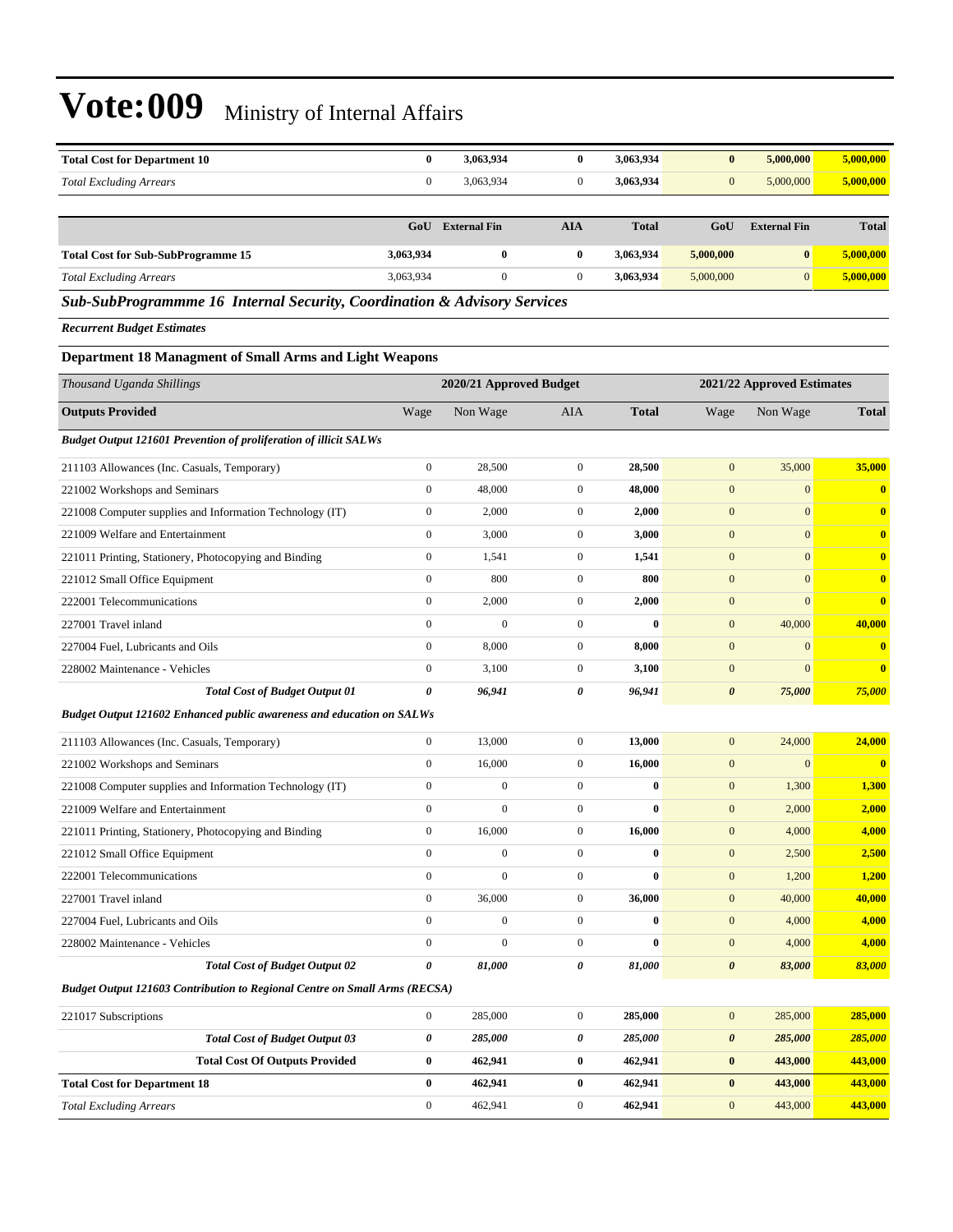### **Department 19 Government Security Office**

| Thousand Uganda Shillings                                                         |                  | 2020/21 Approved Budget |                       |              |                       | 2021/22 Approved Estimates |              |
|-----------------------------------------------------------------------------------|------------------|-------------------------|-----------------------|--------------|-----------------------|----------------------------|--------------|
| <b>Outputs Provided</b>                                                           | Wage             | Non Wage                | AIA                   | <b>Total</b> | Wage                  | Non Wage                   | <b>Total</b> |
| Budget Output 121604 Improved security of Government premises / key installations |                  |                         |                       |              |                       |                            |              |
| 221002 Workshops and Seminars                                                     | $\boldsymbol{0}$ | 30,000                  | $\mathbf{0}$          | 30,000       | $\mathbf{0}$          | 40,000                     | 40,000       |
| 221003 Staff Training                                                             | $\boldsymbol{0}$ | 100,000                 | $\mathbf{0}$          | 100,000      | $\mathbf{0}$          | 100,000                    | 100,000      |
| 221009 Welfare and Entertainment                                                  | $\boldsymbol{0}$ | 56,000                  | $\mathbf{0}$          | 56,000       | $\mathbf{0}$          | 60,000                     | 60,000       |
| 221011 Printing, Stationery, Photocopying and Binding                             | $\boldsymbol{0}$ | 20,000                  | $\mathbf{0}$          | 20,000       | $\boldsymbol{0}$      | 20,000                     | 20,000       |
| 224003 Classified Expenditure                                                     | $\boldsymbol{0}$ | 3,565,551               | $\mathbf{0}$          | 3,565,551    | $\mathbf{0}$          | 3,600,000                  | 3,600,000    |
| 227001 Travel inland                                                              | $\boldsymbol{0}$ | 450,000                 | $\mathbf{0}$          | 450,000      | $\mathbf{0}$          | 386,000                    | 386,000      |
| 227002 Travel abroad                                                              | $\boldsymbol{0}$ | 20,000                  | $\mathbf{0}$          | 20,000       | $\mathbf{0}$          | 20,000                     | 20,000       |
| 227004 Fuel, Lubricants and Oils                                                  | $\boldsymbol{0}$ | 64,000                  | $\mathbf{0}$          | 64,000       | $\mathbf{0}$          | 80,000                     | 80,000       |
| 228002 Maintenance - Vehicles                                                     | $\boldsymbol{0}$ | 24,000                  | $\mathbf{0}$          | 24,000       | $\mathbf{0}$          | 24,000                     | 24,000       |
| <b>Total Cost of Budget Output 04</b>                                             | 0                | 4,329,551               | 0                     | 4,329,551    | $\pmb{\theta}$        | 4,330,000                  | 4,330,000    |
| <b>Total Cost Of Outputs Provided</b>                                             | 0                | 4,329,551               | $\bf{0}$              | 4,329,551    | $\bf{0}$              | 4,330,000                  | 4,330,000    |
| <b>Total Cost for Department 19</b>                                               | 0                | 4,329,551               | $\bf{0}$              | 4,329,551    | $\bf{0}$              | 4,330,000                  | 4,330,000    |
| <b>Total Excluding Arrears</b>                                                    | $\boldsymbol{0}$ | 4,329,551               | $\mathbf{0}$          | 4,329,551    | $\mathbf{0}$          | 4,330,000                  | 4,330,000    |
| <b>Department 20 National Security Coordination</b>                               |                  |                         |                       |              |                       |                            |              |
| Thousand Uganda Shillings                                                         |                  | 2020/21 Approved Budget |                       |              |                       | 2021/22 Approved Estimates |              |
| <b>Outputs Provided</b>                                                           | Wage             | Non Wage                | AIA                   | <b>Total</b> | Wage                  | Non Wage                   | <b>Total</b> |
| <b>Budget Output 121605 Improved internal security coordination</b>               |                  |                         |                       |              |                       |                            |              |
| 224003 Classified Expenditure                                                     | $\boldsymbol{0}$ | 7,696,000               | $\mathbf{0}$          | 7,696,000    | $\mathbf{0}$          | 5,957,000                  | 5,957,000    |
| <b>Total Cost of Budget Output 05</b>                                             | 0                | 7,696,000               | 0                     | 7,696,000    | $\boldsymbol{\theta}$ | 5,957,000                  | 5,957,000    |
| <b>Total Cost Of Outputs Provided</b>                                             | 0                | 7,696,000               | $\bf{0}$              | 7,696,000    | $\bf{0}$              | 5,957,000                  | 5,957,000    |
| <b>Arrears</b>                                                                    | Wage             | Non Wage                | AIA                   | <b>Total</b> | Wage                  | Non Wage                   | <b>Total</b> |
| <b>Budget Output 121699 Arrears</b>                                               |                  |                         |                       |              |                       |                            |              |
| 321605 Domestic arrears (Budgeting)                                               | $\boldsymbol{0}$ | $\boldsymbol{0}$        | $\mathbf{0}$          | $\bf{0}$     | $\mathbf{0}$          | 1,250,000                  | 1,250,000    |
| <b>Total Cost of Budget Output 99</b>                                             | 0                | 0                       | $\boldsymbol{\theta}$ | 0            | $\boldsymbol{\theta}$ | 1,250,000                  | 1,250,000    |
| <b>Total Cost Of Arrears</b>                                                      | 0                | $\bf{0}$                | $\bf{0}$              | $\bf{0}$     | $\bf{0}$              | 1,250,000                  | 1,250,000    |
| <b>Total Cost for Department 20</b>                                               | 0                | 7,696,000               | $\bf{0}$              | 7,696,000    | $\bf{0}$              | 7,207,000                  | 7,207,000    |
| <b>Total Excluding Arrears</b>                                                    | $\boldsymbol{0}$ | 7,696,000               | $\mathbf{0}$          | 7,696,000    | $\mathbf{0}$          | 5,957,000                  | 5,957,000    |
| Department 21 Regional Peace & Security Initiatives                               |                  |                         |                       |              |                       |                            |              |
| Thousand Uganda Shillings                                                         |                  | 2020/21 Approved Budget |                       |              |                       | 2021/22 Approved Estimates |              |
| <b>Outputs Provided</b>                                                           | Wage             | Non Wage                | AIA                   | <b>Total</b> | Wage                  | Non Wage                   | <b>Total</b> |
| Budget Output 121606 Improved coordination of regional security initiatives       |                  |                         |                       |              |                       |                            |              |
| 211103 Allowances (Inc. Casuals, Temporary)                                       | $\boldsymbol{0}$ | $\mathbf{0}$            | $\mathbf{0}$          | $\bf{0}$     | $\boldsymbol{0}$      | 30,000                     | 30,000       |
| 221001 Advertising and Public Relations                                           | $\overline{0}$   | $\mathbf{0}$            | $\mathbf{0}$          | $\bf{0}$     | $\boldsymbol{0}$      | 15,000                     | 15,000       |
| 221002 Workshops and Seminars                                                     | $\boldsymbol{0}$ | 731,059                 | $\boldsymbol{0}$      | 731,059      | $\boldsymbol{0}$      | 1,382,000                  | 1,382,000    |
| 221009 Welfare and Entertainment                                                  | $\boldsymbol{0}$ | 10,000                  | $\boldsymbol{0}$      | 10,000       | $\boldsymbol{0}$      | 22,000                     | 22,000       |
| 221011 Printing, Stationery, Photocopying and Binding                             | $\boldsymbol{0}$ | 9,000                   | $\mathbf{0}$          | 9,000        | $\boldsymbol{0}$      | 20,000                     | 20,000       |
| 227001 Travel inland                                                              | $\boldsymbol{0}$ | 230,000                 | $\mathbf{0}$          | 230,000      | $\mathbf{0}$          | 200,000                    | 200,000      |
| 227002 Travel abroad                                                              | $\boldsymbol{0}$ | 120,000                 | $\boldsymbol{0}$      | 120,000      | $\boldsymbol{0}$      | 200,000                    | 200,000      |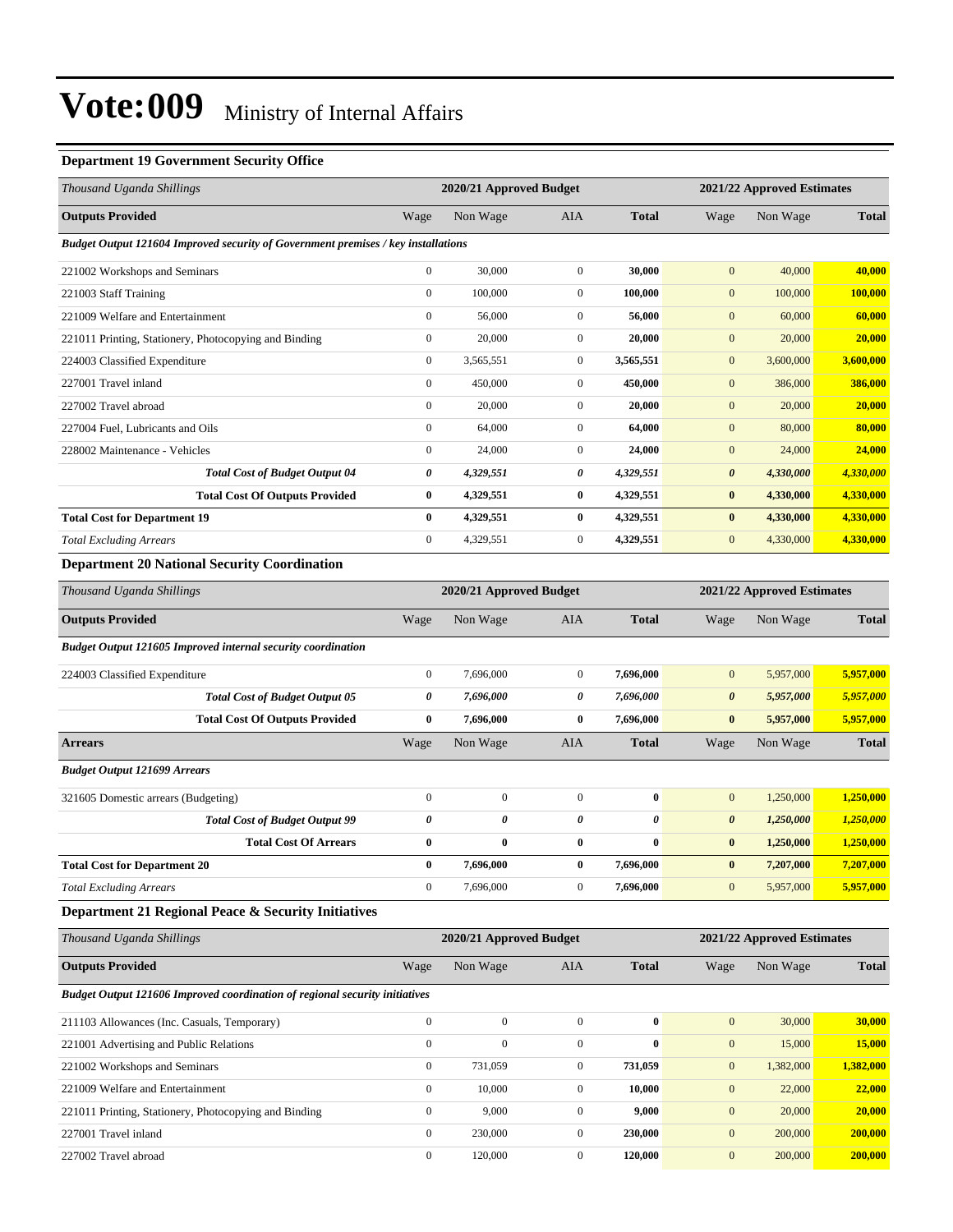| 227004 Fuel, Lubricants and Oils      | $\Omega$ | 20,000    |   | 20,000       | 40,000<br>$\overline{0}$           | 40,000    |
|---------------------------------------|----------|-----------|---|--------------|------------------------------------|-----------|
| 228002 Maintenance - Vehicles         | $\Omega$ | 0         |   | $\mathbf{0}$ | 20,000<br>$\mathbf{0}$             | 20,000    |
| <b>Total Cost of Budget Output 06</b> | 0        | 1,120,059 | 0 | 1,120,059    | $\boldsymbol{\theta}$<br>1,929,000 | 1,929,000 |
| <b>Total Cost Of Outputs Provided</b> | $\bf{0}$ | 1.120.059 | 0 | 1.120.059    | 1.929.000<br>$\bf{0}$              | 1,929,000 |
| <b>Total Cost for Department 21</b>   | 0        | 1.120.059 | 0 | 1.120.059    | 1.929.000<br>$\bf{0}$              | 1,929,000 |
| <b>Total Excluding Arrears</b>        | $\Omega$ | 120.059   |   | 1.120.059    | $\mathbf{0}$<br>1,929,000          | 1,929,000 |

|                                           | GoU        | <b>External Fin</b> | AIA | <b>Total</b> | GoU        | <b>External Fin</b> | <b>Total</b>      |
|-------------------------------------------|------------|---------------------|-----|--------------|------------|---------------------|-------------------|
| <b>Total Cost for Sub-SubProgramme 16</b> | 13,608,551 |                     |     | 13,608,551   | 13,909,000 | $\mathbf{0}$        | <b>13,909,000</b> |
| <b>Total Excluding Arrears</b>            | 13,608,551 |                     |     | 13,608,551   | 12,659,000 |                     | 12,659,000        |

#### *Sub-SubProgrammme 17 Combat Trafficking in Persons*

*Recurrent Budget Estimates*

#### **Department 22 Coordination of anti-human trafficking**

| Thousand Uganda Shillings                                                |                       | 2020/21 Approved Budget |                  |              |                       | 2021/22 Approved Estimates |              |
|--------------------------------------------------------------------------|-----------------------|-------------------------|------------------|--------------|-----------------------|----------------------------|--------------|
| <b>Outputs Provided</b>                                                  | Wage                  | Non Wage                | <b>AIA</b>       | <b>Total</b> | Wage                  | Non Wage                   | <b>Total</b> |
| <b>Budget Output 121701 Prevention of trafficking in persons</b>         |                       |                         |                  |              |                       |                            |              |
| 221001 Advertising and Public Relations                                  | $\overline{0}$        | 59.456                  | $\mathbf{0}$     | 59,456       | $\mathbf{0}$          | 59,728                     | 59,728       |
| 221002 Workshops and Seminars                                            | $\mathbf{0}$          | 50,000                  | $\boldsymbol{0}$ | 50,000       | $\mathbf{0}$          | 40,000                     | 40,000       |
| <b>Total Cost of Budget Output 01</b>                                    | $\boldsymbol{\theta}$ | 109,456                 | 0                | 109,456      | $\boldsymbol{\theta}$ | 99,728                     | 99,728       |
| Budget Output 121702 Improved protection of victims of human trafficking |                       |                         |                  |              |                       |                            |              |
| 221002 Workshops and Seminars                                            | $\mathbf{0}$          | 40,000                  | $\overline{0}$   | 40.000       | $\mathbf{0}$          | 39,000                     | 39,000       |
| 221009 Welfare and Entertainment                                         | $\boldsymbol{0}$      | 25,000                  | $\mathbf{0}$     | 25,000       | $\mathbf{0}$          | 25,000                     | 25,000       |
| 221011 Printing, Stationery, Photocopying and Binding                    | $\boldsymbol{0}$      | 7,935                   | $\boldsymbol{0}$ | 7,935        | $\mathbf{0}$          | 7,000                      | 7,000        |
| <b>Total Cost of Budget Output 02</b>                                    | $\boldsymbol{\theta}$ | 72,935                  | 0                | 72,935       | $\boldsymbol{\theta}$ | 71,000                     | 71,000       |
| Budget Output 121703 Improved coordination of Counter human trafficking  |                       |                         |                  |              |                       |                            |              |
| 221002 Workshops and Seminars                                            | $\mathbf{0}$          | 62,000                  | $\overline{0}$   | 62,000       | $\mathbf{0}$          | 63,663                     | 63,663       |
| 221007 Books, Periodicals & Newspapers                                   | $\boldsymbol{0}$      | 1,200                   | $\overline{0}$   | 1,200        | $\mathbf{0}$          | 1,200                      | 1,200        |
| 221009 Welfare and Entertainment                                         | $\mathbf{0}$          | 3,409                   | $\overline{0}$   | 3,409        | $\mathbf{0}$          | 7,409                      | 7,409        |
| 221011 Printing, Stationery, Photocopying and Binding                    | $\boldsymbol{0}$      | 3,000                   | $\mathbf{0}$     | 3,000        | $\mathbf{0}$          | 5,000                      | 5,000        |
| 227001 Travel inland                                                     | $\overline{0}$        | 75,000                  | $\boldsymbol{0}$ | 75,000       | $\mathbf{0}$          | 72,000                     | 72,000       |
| 227004 Fuel, Lubricants and Oils                                         | $\overline{0}$        | 12,000                  | $\overline{0}$   | 12,000       | $\mathbf{0}$          | 25,000                     | 25,000       |
| 228002 Maintenance - Vehicles                                            | $\boldsymbol{0}$      | 10,000                  | $\mathbf{0}$     | 10,000       | $\mathbf{0}$          | 15,000                     | 15,000       |
| <b>Total Cost of Budget Output 03</b>                                    | 0                     | 166,609                 | 0                | 166,609      | $\boldsymbol{\theta}$ | 189,272                    | 189,272      |
| <b>Total Cost Of Outputs Provided</b>                                    | $\bf{0}$              | 349,000                 | $\bf{0}$         | 349,000      | $\bf{0}$              | 360,000                    | 360,000      |
| <b>Total Cost for Department 22</b>                                      | $\bf{0}$              | 349,000                 | $\bf{0}$         | 349,000      | $\bf{0}$              | 360,000                    | 360,000      |
| <b>Total Excluding Arrears</b>                                           | $\mathbf{0}$          | 349,000                 | $\mathbf{0}$     | 349,000      | $\mathbf{0}$          | 360,000                    | 360,000      |

|                                           | GoU            | <b>External Fin</b> | AIA | <b>Total</b> | GoU     | <b>External Fin</b> | <b>Total</b> |
|-------------------------------------------|----------------|---------------------|-----|--------------|---------|---------------------|--------------|
| <b>Total Cost for Sub-SubProgramme 17</b> | <b>349,000</b> |                     |     | 349,000      | 360,000 | $\bf{0}$            | 360,000      |
| <b>Total Excluding Arrears</b>            | 349,000        |                     |     | 349,000      | 360,000 | $\Omega$            | 360,000      |

*Sub-SubProgrammme 36 Police and Prisons Supervision*

*Recurrent Budget Estimates*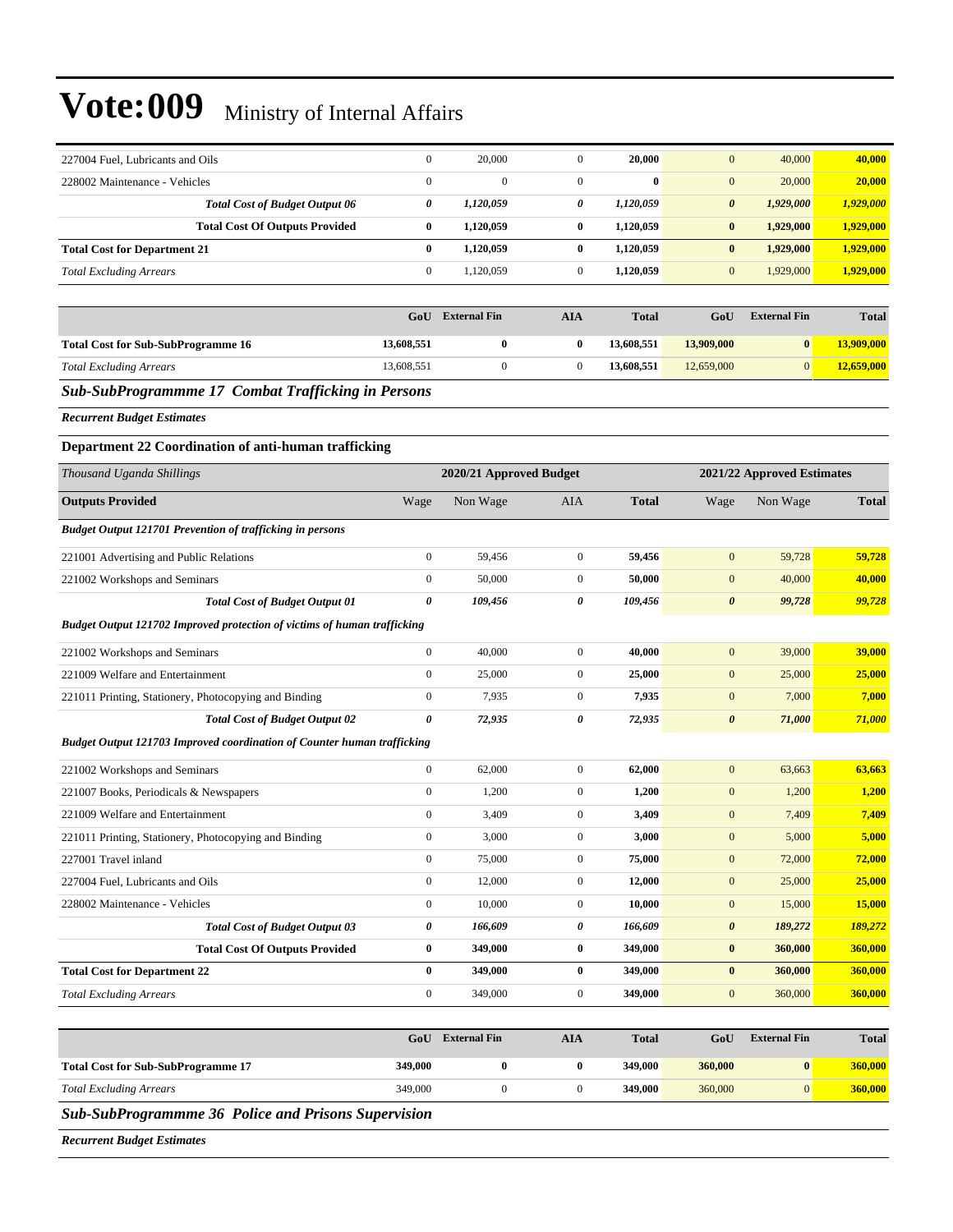### **Department 01 Uganda Police Authority**

| Thousand Uganda Shillings                                           |                  | 2020/21 Approved Budget |                  |              |                       | 2021/22 Approved Estimates |                         |
|---------------------------------------------------------------------|------------------|-------------------------|------------------|--------------|-----------------------|----------------------------|-------------------------|
| <b>Outputs Provided</b>                                             | Wage             | Non Wage                | AIA              | <b>Total</b> | Wage                  | Non Wage                   | <b>Total</b>            |
| Budget Output 123601 Appointment, Discipline and Grievances handled |                  |                         |                  |              |                       |                            |                         |
| 211103 Allowances (Inc. Casuals, Temporary)                         | $\boldsymbol{0}$ | 300,000                 | $\boldsymbol{0}$ | 300,000      | $\mathbf{0}$          | 333,000                    | 333,000                 |
| 213001 Medical expenses (To employees)                              | $\boldsymbol{0}$ | 10,000                  | $\boldsymbol{0}$ | 10,000       | $\mathbf{0}$          | 20,000                     | 20,000                  |
| 221001 Advertising and Public Relations                             | $\boldsymbol{0}$ | 15,000                  | $\mathbf{0}$     | 15,000       | $\mathbf{0}$          | 10,000                     | 10,000                  |
| 221002 Workshops and Seminars                                       | $\boldsymbol{0}$ | $\mathbf{0}$            | $\boldsymbol{0}$ | $\bf{0}$     | $\mathbf{0}$          | 95,000                     | 95,000                  |
| 221003 Staff Training                                               | $\boldsymbol{0}$ | 24,000                  | $\boldsymbol{0}$ | 24,000       | $\mathbf{0}$          | 26,000                     | 26,000                  |
| 221007 Books, Periodicals & Newspapers                              | $\boldsymbol{0}$ | 2,000                   | $\boldsymbol{0}$ | 2,000        | $\mathbf{0}$          | 2,000                      | 2,000                   |
| 221008 Computer supplies and Information Technology (IT)            | $\boldsymbol{0}$ | 5,000                   | $\boldsymbol{0}$ | 5,000        | $\mathbf{0}$          | 5,000                      | 5,000                   |
| 221009 Welfare and Entertainment                                    | $\boldsymbol{0}$ | 27,000                  | $\boldsymbol{0}$ | 27,000       | $\mathbf{0}$          | 60,000                     | 60,000                  |
| 221011 Printing, Stationery, Photocopying and Binding               | $\boldsymbol{0}$ | 15,000                  | $\boldsymbol{0}$ | 15,000       | $\mathbf{0}$          | 14,000                     | 14,000                  |
| 221012 Small Office Equipment                                       | $\boldsymbol{0}$ | $\boldsymbol{0}$        | $\boldsymbol{0}$ | $\bf{0}$     | $\mathbf{0}$          | 2,000                      | 2,000                   |
| 221017 Subscriptions                                                | $\boldsymbol{0}$ | 1,000                   | $\boldsymbol{0}$ | 1,000        | $\mathbf{0}$          | 1,000                      | 1,000                   |
| 222001 Telecommunications                                           | $\boldsymbol{0}$ | $\boldsymbol{0}$        | $\boldsymbol{0}$ | $\bf{0}$     | $\mathbf{0}$          | 2,000                      | 2,000                   |
| 227004 Fuel, Lubricants and Oils                                    | $\boldsymbol{0}$ | 50,000                  | $\boldsymbol{0}$ | 50,000       | $\mathbf{0}$          | 121,000                    | 121,000                 |
| 228002 Maintenance - Vehicles                                       | $\boldsymbol{0}$ | $\boldsymbol{0}$        | $\boldsymbol{0}$ | $\bf{0}$     | $\mathbf{0}$          | 4,000                      | 4,000                   |
| 228003 Maintenance – Machinery, Equipment & Furniture               | $\boldsymbol{0}$ | $\boldsymbol{0}$        | $\boldsymbol{0}$ | $\bf{0}$     | $\mathbf{0}$          | 1,000                      | 1,000                   |
| <b>Total Cost of Budget Output 01</b>                               | 0                | 449,000                 | 0                | 449,000      | $\boldsymbol{\theta}$ | 696,000                    | 696,000                 |
| Budget Output 123602 Policies, Standards developed and reviewed     |                  |                         |                  |              |                       |                            |                         |
| 211103 Allowances (Inc. Casuals, Temporary)                         | $\boldsymbol{0}$ | 18,000                  | $\boldsymbol{0}$ | 18,000       | $\mathbf{0}$          | $\mathbf{0}$               | $\overline{\mathbf{0}}$ |
| 221002 Workshops and Seminars                                       | $\boldsymbol{0}$ | 200,000                 | $\boldsymbol{0}$ | 200,000      | $\mathbf{0}$          | 278,000                    | 278,000                 |
| 221007 Books, Periodicals & Newspapers                              | $\boldsymbol{0}$ | $\boldsymbol{0}$        | $\boldsymbol{0}$ | $\bf{0}$     | $\mathbf{0}$          | 1,000                      | 1,000                   |
| 221011 Printing, Stationery, Photocopying and Binding               | $\boldsymbol{0}$ | 5,000                   | $\boldsymbol{0}$ | 5,000        | $\mathbf{0}$          | 5,000                      | 5,000                   |
| 227002 Travel abroad                                                | $\boldsymbol{0}$ | 99,000                  | $\boldsymbol{0}$ | 99,000       | $\mathbf{0}$          | $\mathbf{0}$               | $\overline{\mathbf{0}}$ |
| <b>Total Cost of Budget Output 02</b>                               | $\pmb{\theta}$   | 322,000                 | 0                | 322,000      | $\boldsymbol{\theta}$ | 284,000                    | 284,000                 |
| Budget Output 123603 Police Programmes monitored and evaluated      |                  |                         |                  |              |                       |                            |                         |
| 221002 Workshops and Seminars                                       | $\boldsymbol{0}$ | 79,000                  | $\boldsymbol{0}$ | 79,000       | $\mathbf{0}$          | 170,000                    | 170,000                 |
| 221011 Printing, Stationery, Photocopying and Binding               | $\boldsymbol{0}$ | $\overline{0}$          | $\boldsymbol{0}$ | $\bf{0}$     | $\mathbf{0}$          | 10,000                     | 10,000                  |
| 227001 Travel inland                                                | $\boldsymbol{0}$ | 100,000                 | $\boldsymbol{0}$ | 100,000      | $\mathbf{0}$          | 200,000                    | 200,000                 |
| 227004 Fuel, Lubricants and Oils                                    | $\boldsymbol{0}$ | 50,000                  | $\boldsymbol{0}$ | 50,000       | $\boldsymbol{0}$      | 80,000                     | 80,000                  |
| <b>Total Cost of Budget Output 03</b>                               | $\pmb{\theta}$   | 229,000                 | 0                | 229,000      | $\pmb{\theta}$        | 460,000                    | 460,000                 |
| <b>Total Cost Of Outputs Provided</b>                               | $\pmb{0}$        | 1,000,000               | $\bf{0}$         | 1,000,000    | $\bf{0}$              | 1,440,000                  | 1,440,000               |
| <b>Total Cost for Department 01</b>                                 | $\bf{0}$         | 1,000,000               | $\bf{0}$         | 1,000,000    | $\bf{0}$              | 1,440,000                  | 1,440,000               |
| <b>Total Excluding Arrears</b>                                      | $\boldsymbol{0}$ | 1,000,000               | $\boldsymbol{0}$ | 1,000,000    | $\mathbf{0}$          | 1,440,000                  | 1,440,000               |
| <b>Department 02 Uganda Prisons Authority</b>                       |                  |                         |                  |              |                       |                            |                         |
| Thousand Uganda Shillings                                           |                  | 2020/21 Approved Budget |                  |              |                       | 2021/22 Approved Estimates |                         |
| <b>Outputs Provided</b>                                             | Wage             | Non Wage                | AIA              | <b>Total</b> | Wage                  | Non Wage                   | <b>Total</b>            |
| Budget Output 123601 Appointment, Discipline and Grievances handled |                  |                         |                  |              |                       |                            |                         |
| 211103 Allowances (Inc. Casuals, Temporary)                         | $\boldsymbol{0}$ | 232,000                 | $\boldsymbol{0}$ | 232,000      | $\boldsymbol{0}$      | 232,000                    | 232,000                 |
| 213001 Medical expenses (To employees)                              | $\boldsymbol{0}$ | 10,000                  | $\boldsymbol{0}$ | 10,000       | $\boldsymbol{0}$      | $\mathbf{0}$               | $\bf{0}$                |
| 221001 Advertising and Public Relations                             | $\boldsymbol{0}$ | 4,000                   | $\boldsymbol{0}$ | 4,000        | $\boldsymbol{0}$      | $\mathbf{0}$               | $\overline{\mathbf{0}}$ |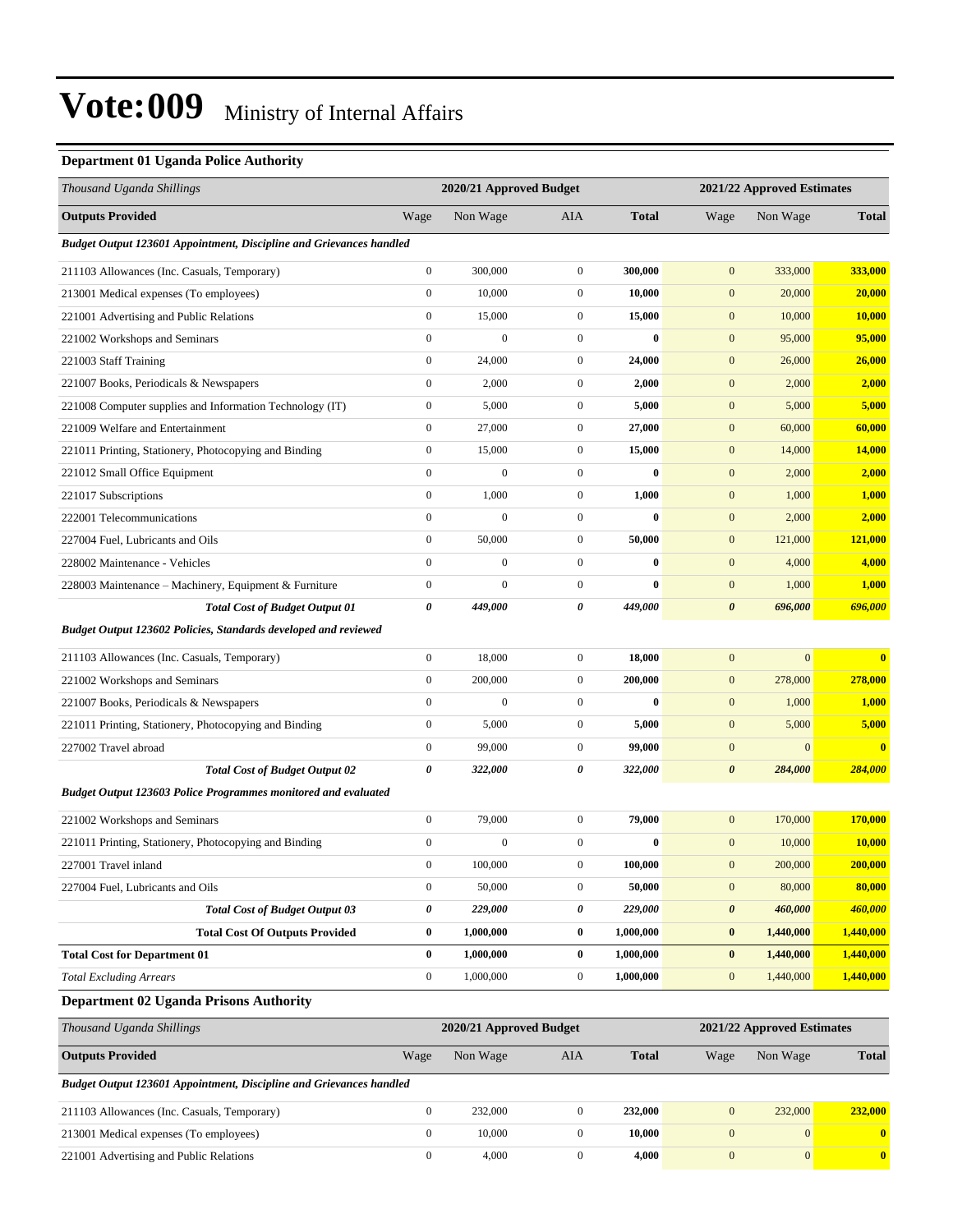| Sub-SubProgrammme 49 Policy, Planning and Support Services      |                                       |                     |                       |                    |                          |                     |                         |
|-----------------------------------------------------------------|---------------------------------------|---------------------|-----------------------|--------------------|--------------------------|---------------------|-------------------------|
| <b>Total Excluding Arrears</b>                                  | 1,982,000                             | $\boldsymbol{0}$    | $\boldsymbol{0}$      | 1,982,000          | 1,812,000                | $\overline{0}$      | 1,812,000               |
| <b>Total Cost for Sub-SubProgramme 36</b>                       | 1,982,000                             | $\bf{0}$            | $\bf{0}$              | 1,982,000          | 1,812,000                | $\bf{0}$            | 1,812,000               |
|                                                                 | GoU                                   | <b>External Fin</b> | <b>AIA</b>            | <b>Total</b>       | GoU                      | <b>External Fin</b> | <b>Total</b>            |
| <b>Total Excluding Arrears</b>                                  |                                       |                     |                       |                    |                          |                     |                         |
| <b>Total Cost for Department 02</b>                             | $\mathbf{0}$                          | 982,000<br>982,000  | $\overline{0}$        | 982,000<br>982,000 | $\bf{0}$<br>$\mathbf{0}$ | 372,000<br>372,000  | 372,000<br>372,000      |
| <b>Total Cost Of Outputs Provided</b>                           | $\bf{0}$                              | 982,000             | $\bf{0}$              | 982,000            | $\bf{0}$                 | 372,000             | 372,000                 |
| <b>Total Cost of Budget Output 04</b>                           | $\bf{0}$                              | 244,000             | $\bf{0}$              | 244,000            | $\boldsymbol{\theta}$    | 84,000              | 84,000                  |
| 228002 Maintenance - Vehicles                                   | $\mathbf{0}$<br>$\boldsymbol{\theta}$ | 10,000              | $\boldsymbol{0}$<br>0 | 10,000             | $\mathbf{0}$             | $\overline{0}$      | $\bf{0}$                |
| 227004 Fuel, Lubricants and Oils                                | $\theta$                              | $\Omega$            | $\overline{0}$        | $\bf{0}$           | $\overline{0}$           | 34,000              | 34,000                  |
| 227001 Travel inland                                            | $\overline{0}$                        | 234,000             | $\overline{0}$        | 234,000            | $\mathbf{0}$             | 50,000              | 50,000                  |
| Budget Output 123604 Prisons Programmes monitored and evaluated |                                       |                     |                       |                    |                          |                     |                         |
| <b>Total Cost of Budget Output 02</b>                           | $\boldsymbol{\theta}$                 | 382,000             | 0                     | 382,000            | $\boldsymbol{\theta}$    | 56,000              | 56,000                  |
| 227004 Fuel, Lubricants and Oils                                | $\mathbf{0}$                          | 80,000              | $\overline{0}$        | 80,000             | $\mathbf{0}$             | $\overline{0}$      | $\bf{0}$                |
| 227002 Travel abroad                                            | $\theta$                              | 100,000             | $\overline{0}$        | 100,000            | $\mathbf{0}$             | $\Omega$            | $\bf{0}$                |
| 221008 Computer supplies and Information Technology (IT)        | $\mathbf{0}$                          | 10,000              | $\boldsymbol{0}$      | 10,000             | $\mathbf{0}$             | $\Omega$            | $\bf{0}$                |
| 221007 Books, Periodicals & Newspapers                          | $\mathbf{0}$                          | 2,000               | $\boldsymbol{0}$      | 2,000              | $\mathbf{0}$             | $\overline{0}$      | $\bf{0}$                |
| 221003 Staff Training                                           | $\mathbf{0}$                          | 70,000              | $\overline{0}$        | 70.000             | $\mathbf{0}$             | 10,000              | 10,000                  |
| 221002 Workshops and Seminars                                   | $\mathbf{0}$                          | 80,000              | $\overline{0}$        | 80,000             | $\mathbf{0}$             | $\Omega$            | $\overline{\mathbf{0}}$ |
| 211103 Allowances (Inc. Casuals, Temporary)                     | $\boldsymbol{0}$                      | 40,000              | $\overline{0}$        | 40,000             | $\overline{0}$           | 46,000              | 46,000                  |
| Budget Output 123602 Policies, Standards developed and reviewed |                                       |                     |                       |                    |                          |                     |                         |
| <b>Total Cost of Budget Output 01</b>                           | $\boldsymbol{\theta}$                 | 356,000             | 0                     | 356,000            | $\boldsymbol{\theta}$    | 232,000             | 232,000                 |
| 221011 Printing, Stationery, Photocopying and Binding           | $\mathbf{0}$                          | 30,000              | $\overline{0}$        | 30,000             | $\mathbf{0}$             | $\Omega$            | $\bf{0}$                |
| 221009 Welfare and Entertainment                                | $\mathbf{0}$                          | 60,000              | $\overline{0}$        | 60,000             | $\mathbf{0}$             | $\Omega$            | $\bf{0}$                |
| 221002 Workshops and Seminars                                   | $\mathbf{0}$                          | 20,000              | $\boldsymbol{0}$      | 20,000             | $\overline{0}$           | $\overline{0}$      | $\bf{0}$                |

### **Department 01 Finance and Administration**

| Thousand Uganda Shillings                                           |                  | 2020/21 Approved Budget |                |              | 2021/22 Approved Estimates |           |              |
|---------------------------------------------------------------------|------------------|-------------------------|----------------|--------------|----------------------------|-----------|--------------|
| <b>Outputs Provided</b>                                             | Wage             | Non Wage                | AIA            | <b>Total</b> | Wage                       | Non Wage  | <b>Total</b> |
| <b>Budget Output 124903 Ministerial and Top Management Services</b> |                  |                         |                |              |                            |           |              |
| 211103 Allowances (Inc. Casuals, Temporary)                         | $\boldsymbol{0}$ | 388,000                 | $\overline{0}$ | 388,000      | $\mathbf{0}$               | 388,000   | 388,000      |
| 221002 Workshops and Seminars                                       | $\mathbf{0}$     | 1,307,000               | $\mathbf{0}$   | 1,307,000    | $\mathbf{0}$               | 1,382,000 | 1,382,000    |
| 221003 Staff Training                                               | $\overline{0}$   | 450,000                 | $\overline{0}$ | 450,000      | $\mathbf{0}$               | 455,000   | 455,000      |
| 221007 Books, Periodicals & Newspapers                              | $\mathbf{0}$     | 8,000                   | $\overline{0}$ | 8,000        | $\mathbf{0}$               | 8,000     | 8,000        |
| 221008 Computer supplies and Information Technology (IT)            | $\overline{0}$   | 10,000                  | $\overline{0}$ | 10,000       | $\mathbf{0}$               | 10,000    | 10,000       |
| 221009 Welfare and Entertainment                                    | $\mathbf{0}$     | 95,000                  | $\overline{0}$ | 95,000       | $\mathbf{0}$               | 100,000   | 100,000      |
| 222001 Telecommunications                                           | $\mathbf{0}$     | 11,000                  | $\overline{0}$ | 11,000       | $\mathbf{0}$               | 8,000     | 8,000        |
| 227001 Travel inland                                                | $\overline{0}$   | 999,500                 | $\overline{0}$ | 999,500      | $\mathbf{0}$               | 960,000   | 960,000      |
| 227002 Travel abroad                                                | $\mathbf{0}$     | 500,000                 | $\overline{0}$ | 500,000      | $\mathbf{0}$               | 450,000   | 450,000      |
| 227004 Fuel, Lubricants and Oils                                    | $\boldsymbol{0}$ | 743,000                 | $\overline{0}$ | 743,000      | $\mathbf{0}$               | 723,500   | 723,500      |
| 228002 Maintenance - Vehicles                                       | $\mathbf{0}$     | 50,000                  | $\overline{0}$ | 50,000       | $\mathbf{0}$               | 77,000    | 77,000       |
| <b>Total Cost of Budget Output 03</b>                               | 0                | 4,561,500               | 0              | 4,561,500    | $\boldsymbol{\theta}$      | 4,561,500 | 4,561,500    |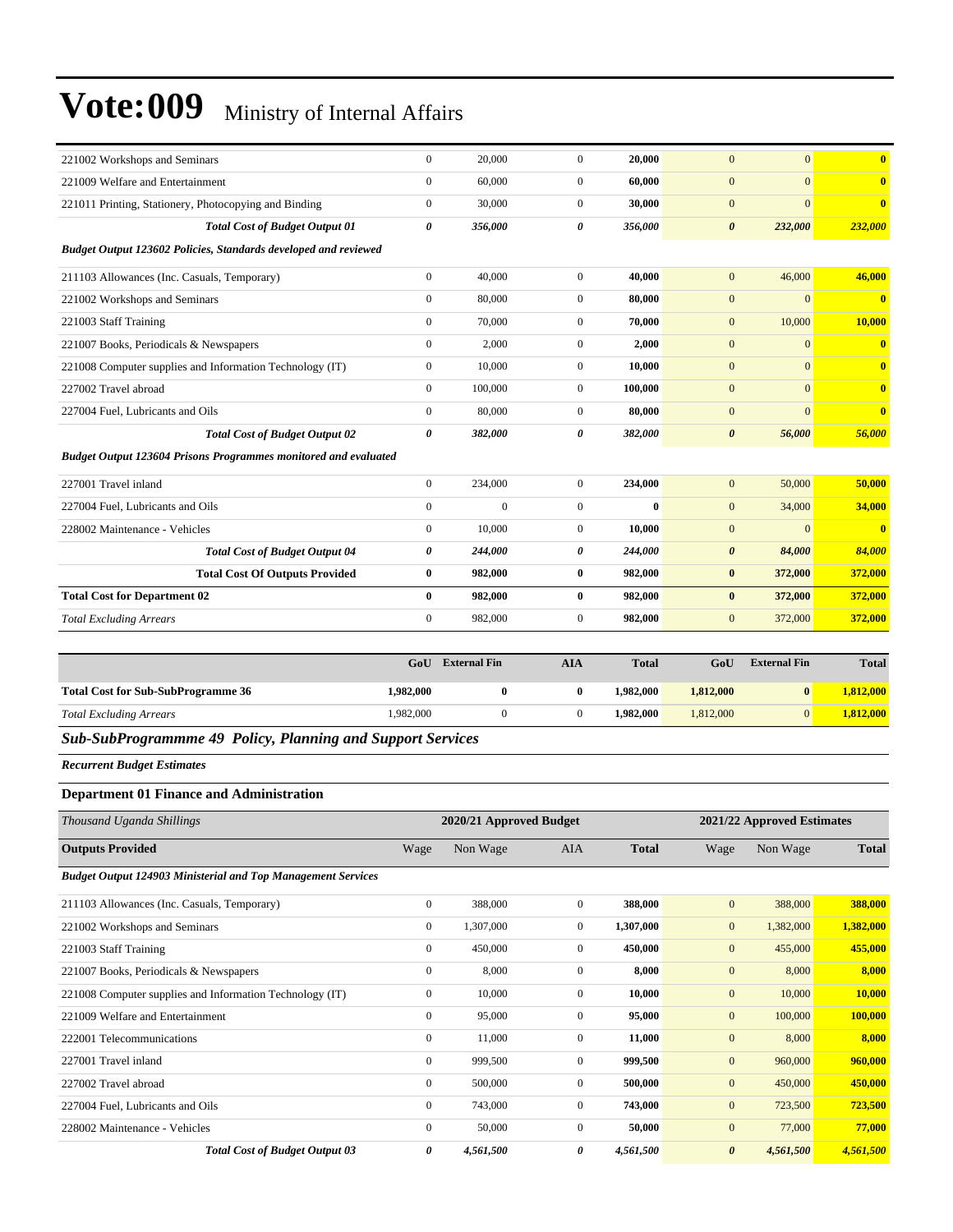| <b>Budget Output 124907 Public Relations and Corporate Affairs</b> |                  |                  |                  |           |                       |                  |                |
|--------------------------------------------------------------------|------------------|------------------|------------------|-----------|-----------------------|------------------|----------------|
| 211103 Allowances (Inc. Casuals, Temporary)                        | $\boldsymbol{0}$ | 320,000          | $\mathbf{0}$     | 320,000   | $\mathbf{0}$          | 300,000          | 300,000        |
| 221001 Advertising and Public Relations                            | $\boldsymbol{0}$ | 942,500          | $\overline{0}$   | 942,500   | $\mathbf{0}$          | 950,000          | 950,000        |
| 221002 Workshops and Seminars                                      | $\boldsymbol{0}$ | 178,000          | $\overline{0}$   | 178,000   | $\mathbf{0}$          | 180,000          | <b>180,000</b> |
| 227001 Travel inland                                               | $\boldsymbol{0}$ | 200,000          | $\mathbf{0}$     | 200,000   | $\mathbf{0}$          | 150,000          | 150,000        |
| 227004 Fuel, Lubricants and Oils                                   | $\boldsymbol{0}$ | $\overline{0}$   | $\mathbf{0}$     | $\bf{0}$  | $\mathbf{0}$          | 60,000           | 60,000         |
| <b>Total Cost of Budget Output 07</b>                              | 0                | 1,640,500        | 0                | 1,640,500 | $\boldsymbol{\theta}$ | 1,640,000        | 1,640,000      |
| <b>Budget Output 124919 Human Resource Management Services</b>     |                  |                  |                  |           |                       |                  |                |
| 211101 General Staff Salaries                                      | 2,299,484        | $\boldsymbol{0}$ | $\mathbf{0}$     | 2,299,484 | 2,448,452             | $\mathbf{0}$     | 2,448,452      |
| 211103 Allowances (Inc. Casuals, Temporary)                        | $\boldsymbol{0}$ | 589,000          | $\mathbf{0}$     | 589,000   | $\mathbf{0}$          | 600,000          | 600,000        |
| 212102 Pension for General Civil Service                           | $\boldsymbol{0}$ | 1,016,411        | $\mathbf{0}$     | 1,016,411 | $\mathbf{0}$          | 1,031,010        | 1,031,010      |
| 213001 Medical expenses (To employees)                             | $\boldsymbol{0}$ | 8,629            | $\overline{0}$   | 8,629     | $\mathbf{0}$          | 10,000           | 10,000         |
| 213002 Incapacity, death benefits and funeral expenses             | $\mathbf{0}$     | 20,000           | $\mathbf{0}$     | 20,000    | $\mathbf{0}$          | 20,000           | 20,000         |
| 213004 Gratuity Expenses                                           | $\boldsymbol{0}$ | 267,371          | $\mathbf{0}$     | 267,371   | $\mathbf{0}$          | 298,213          | 298,213        |
| 221001 Advertising and Public Relations                            | $\boldsymbol{0}$ | 14,000           | $\mathbf{0}$     | 14,000    | $\mathbf{0}$          | $\boldsymbol{0}$ | $\bf{0}$       |
| 221002 Workshops and Seminars                                      | $\boldsymbol{0}$ | 40,516           | $\mathbf{0}$     | 40,516    | $\mathbf{0}$          | 40,000           | 40,000         |
| 221009 Welfare and Entertainment                                   | $\boldsymbol{0}$ | 20,000           | $\overline{0}$   | 20,000    | $\mathbf{0}$          | 20,000           | 20,000         |
| 221020 IPPS Recurrent Costs                                        | $\mathbf{0}$     | 25,000           | $\mathbf{0}$     | 25,000    | $\mathbf{0}$          | 25,000           | 25,000         |
| 224005 Uniforms, Beddings and Protective Gear                      | $\boldsymbol{0}$ | 5,000            | $\mathbf{0}$     | 5,000     | $\mathbf{0}$          | 180,000          | 180,000        |
| 227001 Travel inland                                               | $\mathbf{0}$     | 20,000           | $\mathbf{0}$     | 20,000    | $\mathbf{0}$          | 20,000           | 20,000         |
| 227002 Travel abroad                                               | $\boldsymbol{0}$ | $\boldsymbol{0}$ | $\mathbf{0}$     | $\bf{0}$  | $\mathbf{0}$          | 23,559           | 23,559         |
| 227004 Fuel, Lubricants and Oils                                   | $\boldsymbol{0}$ | 20,000           | $\mathbf{0}$     | 20,000    | $\mathbf{0}$          | 20,000           | 20,000         |
| 228002 Maintenance - Vehicles                                      | $\mathbf{0}$     | 10,000           | $\mathbf{0}$     | 10,000    | $\boldsymbol{0}$      | 10,000           | 10,000         |
|                                                                    |                  |                  |                  |           |                       |                  |                |
| <b>Total Cost of Budget Output 19</b>                              | 2,299,484        | 2,055,928        | 0                | 4,355,411 | 2,448,452             | 2,297,782        | 4,746,234      |
| <b>Budget Output 124920 Records Management Services</b>            |                  |                  |                  |           |                       |                  |                |
| 211103 Allowances (Inc. Casuals, Temporary)                        | $\boldsymbol{0}$ | 20,000           | $\overline{0}$   | 20,000    | $\mathbf{0}$          | 40,000           | 40,000         |
| 221003 Staff Training                                              | $\boldsymbol{0}$ | 125,000          | $\mathbf{0}$     | 125,000   | $\mathbf{0}$          | 100,000          | 100,000        |
| 221009 Welfare and Entertainment                                   | $\boldsymbol{0}$ | 25,000           | $\mathbf{0}$     | 25,000    | $\mathbf{0}$          | 25,000           | 25,000         |
| 221011 Printing, Stationery, Photocopying and Binding              | $\boldsymbol{0}$ | 5,000            | $\overline{0}$   | 5,000     | $\mathbf{0}$          | 9,000            | 9,000          |
| 222002 Postage and Courier                                         | $\boldsymbol{0}$ | 20,000           | $\mathbf{0}$     | 20,000    | $\boldsymbol{0}$      | 20,000           | 20,000         |
| 227004 Fuel, Lubricants and Oils                                   | $\boldsymbol{0}$ | 5,000            | $\boldsymbol{0}$ | 5,000     | $\mathbf{0}$          | 6,000            | 6,000          |
| <b>Total Cost of Budget Output 20</b>                              | 0                | 200,000          | 0                | 200,000   | $\boldsymbol{\theta}$ | 200,000          | 200,000        |
| Budget Output 124922 Improved procument management.                |                  |                  |                  |           |                       |                  |                |
| 211103 Allowances (Inc. Casuals, Temporary)                        | $\boldsymbol{0}$ | 26,000           | $\boldsymbol{0}$ | 26,000    | $\mathbf{0}$          | 26,000           | 26,000         |
| 221002 Workshops and Seminars                                      | $\boldsymbol{0}$ | 41,380           | $\boldsymbol{0}$ | 41,380    | $\mathbf{0}$          | 41,000           | 41,000         |
| 221003 Staff Training                                              | $\boldsymbol{0}$ | 20,000           | $\boldsymbol{0}$ | 20,000    | $\mathbf{0}$          | 20,000           | 20,000         |
| 221009 Welfare and Entertainment                                   | $\boldsymbol{0}$ | 12,000           | $\boldsymbol{0}$ | 12,000    | $\boldsymbol{0}$      | 12,000           | <b>12,000</b>  |
| 227004 Fuel, Lubricants and Oils                                   | $\boldsymbol{0}$ | 14,420           | $\boldsymbol{0}$ | 14,420    | $\mathbf{0}$          | 14,000           | 14,000         |
| <b>Total Cost of Budget Output 22</b>                              | $\pmb{\theta}$   | 113,800          | 0                | 113,800   | $\boldsymbol{\theta}$ | 113,000          | 113,000        |
| Budget Output 124923 Financial management Improved.                |                  |                  |                  |           |                       |                  |                |
| 221003 Staff Training                                              | $\boldsymbol{0}$ | 12,000           | $\boldsymbol{0}$ | 12,000    | $\mathbf{0}$          | 8,000            | 8,000          |
| 221008 Computer supplies and Information Technology (IT)           | $\boldsymbol{0}$ | 8,000            | $\mathbf{0}$     | 8,000     | $\mathbf{0}$          | $\mathbf{0}$     | $\bf{0}$       |
| 221016 IFMS Recurrent costs                                        | $\boldsymbol{0}$ | 40,000           | $\boldsymbol{0}$ | 40,000    | $\mathbf{0}$          | 40,000           | 40,000         |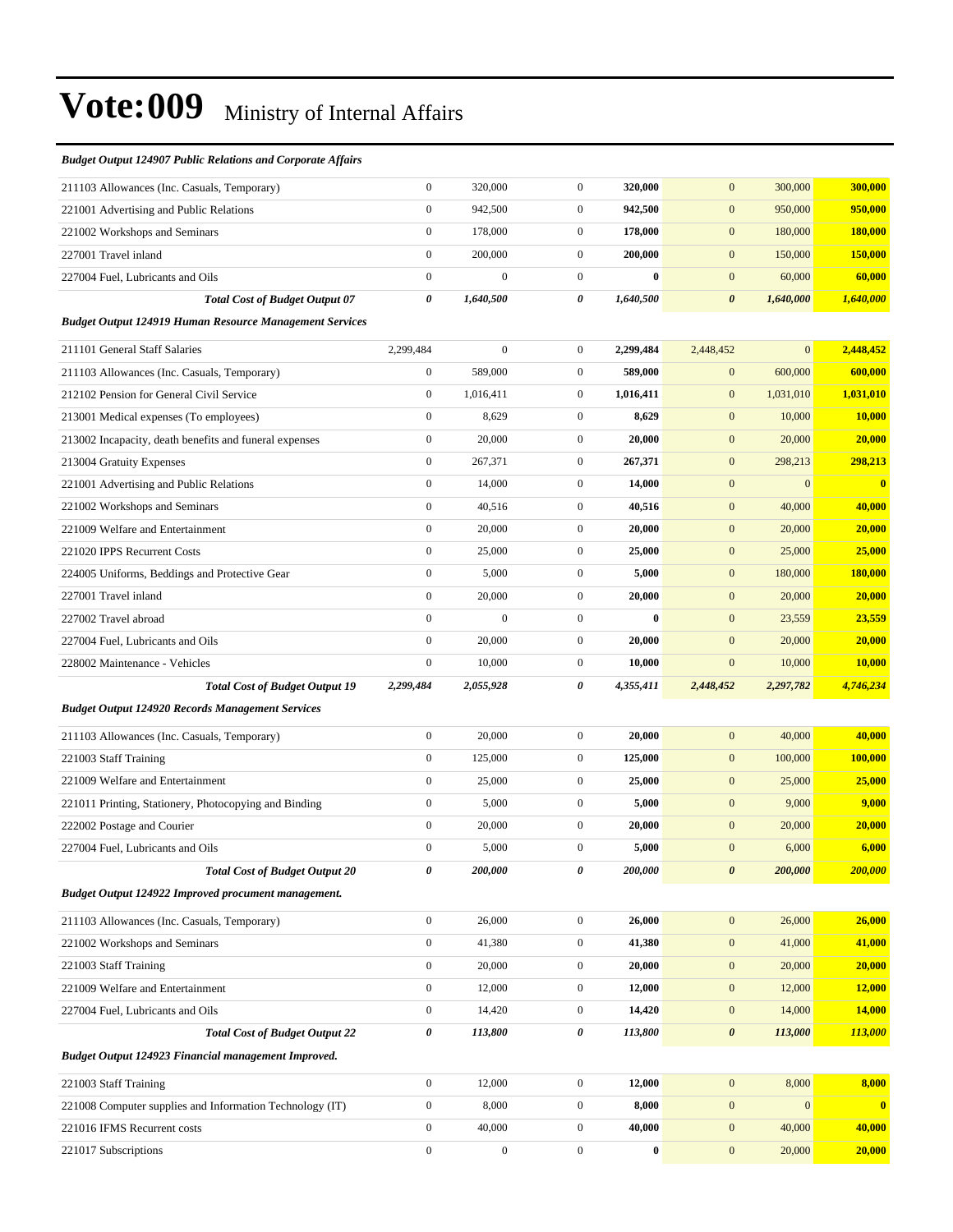| 222003 Information and communications technology (ICT)        | $\mathbf{0}$              | $\mathbf{0}$              | $\mathbf{0}$              | $\bf{0}$         | $\mathbf{0}$          | 6,000                 | 6,000          |
|---------------------------------------------------------------|---------------------------|---------------------------|---------------------------|------------------|-----------------------|-----------------------|----------------|
| 227001 Travel inland                                          | $\boldsymbol{0}$          | 11,000                    | $\boldsymbol{0}$          | 11,000           | $\boldsymbol{0}$      | 11,000                | 11,000         |
| 227004 Fuel, Lubricants and Oils                              | $\boldsymbol{0}$          | 15,000                    | $\boldsymbol{0}$          | 15,000           | $\mathbf{0}$          | 15,000                | 15,000         |
| 228002 Maintenance - Vehicles                                 | $\boldsymbol{0}$          | 14,000                    | $\boldsymbol{0}$          | 14,000           | $\boldsymbol{0}$      | 8,000                 | 8,000          |
| <b>Total Cost of Budget Output 23</b>                         | $\boldsymbol{\theta}$     | 100,000                   | $\theta$                  | 100,000          | $\boldsymbol{\theta}$ | 108,000               | 108,000        |
| <b>Budget Output 124924 Enhanced Ministry Operations.</b>     |                           |                           |                           |                  |                       |                       |                |
| 211103 Allowances (Inc. Casuals, Temporary)                   | $\boldsymbol{0}$          | 503,000                   | $\boldsymbol{0}$          | 503,000          | $\mathbf{0}$          | 515,000               | 515,000        |
| 221002 Workshops and Seminars                                 | $\boldsymbol{0}$          | 558,000                   | $\mathbf{0}$              | 558,000          | $\mathbf{0}$          | 584,500               | 584,500        |
| 221003 Staff Training                                         | $\boldsymbol{0}$          | 640,000                   | $\boldsymbol{0}$          | 640,000          | $\mathbf{0}$          | 630,000               | 630,000        |
| 221007 Books, Periodicals & Newspapers                        | $\boldsymbol{0}$          | 40,000                    | $\mathbf{0}$              | 40,000           | $\boldsymbol{0}$      | 40,000                | 40,000         |
| 221008 Computer supplies and Information Technology (IT)      | $\boldsymbol{0}$          | 30,000                    | $\boldsymbol{0}$          | 30,000           | $\boldsymbol{0}$      | 30,000                | 30,000         |
| 221009 Welfare and Entertainment                              | $\boldsymbol{0}$          | 80,000                    | $\boldsymbol{0}$          | 80,000           | $\boldsymbol{0}$      | 80,000                | 80,000         |
| 221011 Printing, Stationery, Photocopying and Binding         | $\boldsymbol{0}$          | $\mathbf{0}$              | $\boldsymbol{0}$          | $\bf{0}$         | $\mathbf{0}$          | 100,000               | 100,000        |
| 223001 Property Expenses                                      | $\boldsymbol{0}$          | 40,000                    | $\boldsymbol{0}$          | 40,000           | $\mathbf{0}$          | 40,000                | 40,000         |
| 223004 Guard and Security services                            | $\boldsymbol{0}$          | $\boldsymbol{0}$          | $\boldsymbol{0}$          | $\bf{0}$         | $\boldsymbol{0}$      | 18,424                | 18,424         |
| 223005 Electricity                                            | $\boldsymbol{0}$          | 100,000                   | $\boldsymbol{0}$          | 100,000          | $\boldsymbol{0}$      | 100,000               | 100,000        |
| 223006 Water                                                  | $\boldsymbol{0}$          | 70,000                    | $\boldsymbol{0}$          | 70,000           | $\mathbf{0}$          | 10,000                | <b>10,000</b>  |
| 224004 Cleaning and Sanitation                                | $\boldsymbol{0}$          | 84,000                    | $\mathbf{0}$              | 84,000           | $\mathbf{0}$          | 120,000               | 120,000        |
| 227001 Travel inland                                          | $\boldsymbol{0}$          | 600,000                   | $\boldsymbol{0}$          | 600,000          | $\mathbf{0}$          | 666,000               | 666,000        |
| 227002 Travel abroad                                          | $\boldsymbol{0}$          | 328,000                   | $\boldsymbol{0}$          | 328,000          | $\boldsymbol{0}$      | 315,000               | 315,000        |
| 227004 Fuel, Lubricants and Oils                              | $\boldsymbol{0}$          | 208,000                   | $\boldsymbol{0}$          | 208,000          | $\boldsymbol{0}$      | 300,000               | 300,000        |
| 228001 Maintenance - Civil                                    | $\boldsymbol{0}$          | 40,000                    | $\boldsymbol{0}$          | 40,000           | $\mathbf{0}$          | 40,000                | 40,000         |
| 228002 Maintenance - Vehicles                                 | $\boldsymbol{0}$          | 257,292                   | $\boldsymbol{0}$          | 257,292          | $\mathbf{0}$          | 300,000               | 300,000        |
| 228003 Maintenance - Machinery, Equipment & Furniture         | $\boldsymbol{0}$          | 50,000                    | $\boldsymbol{0}$          | 50,000           | $\mathbf{0}$          | 50,000                | 50,000         |
| 228004 Maintenance – Other                                    | $\boldsymbol{0}$          | $\boldsymbol{0}$          | $\boldsymbol{0}$          | $\bf{0}$         | $\boldsymbol{0}$      | 50,000                | 50,000         |
| 282105 Court Awards                                           | $\boldsymbol{0}$          | 40,000                    | $\mathbf{0}$              | 40,000           | $\mathbf{0}$          | 40,000                | 40,000         |
| <b>Total Cost of Budget Output 24</b>                         | 0                         | 3,668,292                 | 0                         | 3,668,292        | $\boldsymbol{\theta}$ | 4,028,924             | 4,028,924      |
| <b>Total Cost Of Outputs Provided</b>                         | 2,299,484                 | 12,340,020                | $\bf{0}$                  | 14,639,503       | 2,448,452             | 12,949,206            | 15,397,658     |
| <b>Outputs Funded</b>                                         | Wage                      | Non Wage                  | <b>AIA</b>                | <b>Total</b>     | Wage                  | Non Wage              | <b>Total</b>   |
| <b>Budget Output 124951 Contributions to UNAFRI</b>           |                           |                           |                           |                  |                       |                       |                |
| 262101 Contributions to International Organisations (Current) | $\boldsymbol{0}$          | 171,000                   | $\boldsymbol{0}$          | 171,000          | $\boldsymbol{0}$      | 171,000               | 171,000        |
| o/w Contribution to UNAFRI                                    | $\boldsymbol{\mathit{0}}$ | 171,000                   | $\theta$                  | 171,000          | $\boldsymbol{\theta}$ | $\boldsymbol{\theta}$ | $\mathbf{0}$   |
| o/w Contribution to UNAFRI                                    | $\boldsymbol{\mathit{0}}$ | $\boldsymbol{\mathit{0}}$ | $\boldsymbol{\mathit{0}}$ | $\bf{0}$         | $\boldsymbol{\theta}$ | 171,000               | 171,000        |
| <b>Total Cost of Budget Output 51</b>                         | $\pmb{\theta}$            | 171,000                   | $\pmb{\theta}$            | 171,000          | 0                     | 171,000               | 171,000        |
| <b>Total Cost Of Outputs Funded</b>                           | $\pmb{0}$                 | 171,000                   | $\bf{0}$                  | 171,000          | $\pmb{0}$             | 171,000               | 171,000        |
| <b>Arrears</b>                                                | Wage                      | Non Wage                  | AIA                       | <b>Total</b>     | Wage                  | Non Wage              | <b>Total</b>   |
|                                                               |                           |                           |                           |                  |                       |                       |                |
| <b>Budget Output 124999 Arrears</b>                           |                           |                           |                           |                  |                       |                       |                |
| 321617 Salary Arrears (Budgeting)                             | $\boldsymbol{0}$          | $\boldsymbol{0}$          | $\boldsymbol{0}$          | $\boldsymbol{0}$ | $\boldsymbol{0}$      | 120,000               | 120,000        |
| <b>Total Cost of Budget Output 99</b>                         | $\pmb{\theta}$            | 0                         | 0                         | 0                | $\pmb{\theta}$        | 120,000               | <b>120,000</b> |
| <b>Total Cost Of Arrears</b>                                  | $\pmb{0}$                 | $\pmb{0}$                 | $\boldsymbol{0}$          | $\boldsymbol{0}$ | $\bf{0}$              | 120,000               | 120,000        |
| <b>Total Cost for Department 01</b>                           | 2,299,484                 | 12,511,020                | $\bf{0}$                  | 14,810,503       | 2,448,452             | 13,240,206            | 15,688,658     |
| <b>Total Excluding Arrears</b>                                | 2,299,484                 | 12,511,020                | $\boldsymbol{0}$          | 14,810,503       | 2,448,452             | 13,120,206            | 15,568,658     |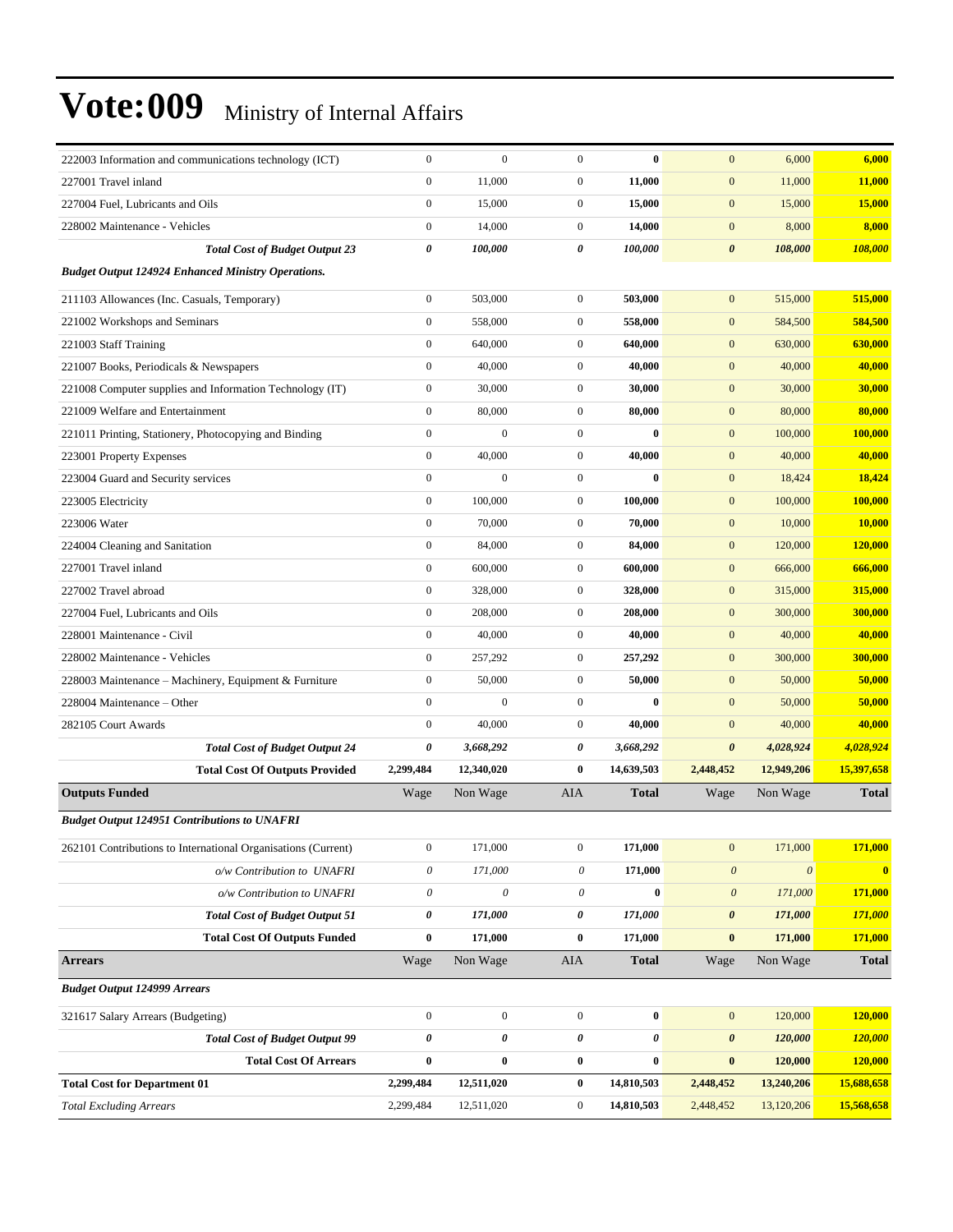### **Department 11 Internal Audit**

| Thousand Uganda Shillings                                   | 2020/21 Approved Budget |                         |                  | 2021/22 Approved Estimates |                            |              |              |  |
|-------------------------------------------------------------|-------------------------|-------------------------|------------------|----------------------------|----------------------------|--------------|--------------|--|
| <b>Outputs Provided</b>                                     | Wage                    | Non Wage                | AIA              | <b>Total</b>               | Wage                       | Non Wage     | <b>Total</b> |  |
| Budget Output 124923 Financial management Improved.         |                         |                         |                  |                            |                            |              |              |  |
| 211103 Allowances (Inc. Casuals, Temporary)                 | $\overline{0}$          | 20,000                  | $\boldsymbol{0}$ | 20,000                     | $\mathbf{0}$               | 20,000       | 20,000       |  |
| 221003 Staff Training                                       | $\boldsymbol{0}$        | 35,000                  | $\boldsymbol{0}$ | 35,000                     | $\mathbf{0}$               | 40,000       | 40,000       |  |
| 221017 Subscriptions                                        | $\boldsymbol{0}$        | 5,000                   | $\boldsymbol{0}$ | 5,000                      | $\mathbf{0}$               | $\mathbf{0}$ | $\bf{0}$     |  |
| 227001 Travel inland                                        | $\boldsymbol{0}$        | 36,000                  | $\boldsymbol{0}$ | 36,000                     | $\boldsymbol{0}$           | 61,000       | 61,000       |  |
| 227002 Travel abroad                                        | $\overline{0}$          | 90,000                  | $\boldsymbol{0}$ | 90,000                     | $\boldsymbol{0}$           | $\mathbf{0}$ | $\mathbf{0}$ |  |
| 227004 Fuel, Lubricants and Oils                            | $\boldsymbol{0}$        | 14,000                  | $\boldsymbol{0}$ | 14,000                     | $\boldsymbol{0}$           | 14,000       | 14,000       |  |
| <b>Total Cost of Budget Output 23</b>                       | 0                       | 200,000                 | 0                | 200,000                    | $\pmb{\theta}$             | 135,000      | 135,000      |  |
| <b>Total Cost Of Outputs Provided</b>                       | 0                       | 200,000                 | $\bf{0}$         | 200,000                    | $\bf{0}$                   | 135,000      | 135,000      |  |
| <b>Total Cost for Department 11</b>                         | $\bf{0}$                | 200,000                 | $\bf{0}$         | 200,000                    | $\pmb{0}$                  | 135,000      | 135,000      |  |
| <b>Total Excluding Arrears</b>                              | $\boldsymbol{0}$        | 200,000                 | $\boldsymbol{0}$ | 200,000                    | $\mathbf{0}$               | 135,000      | 135,000      |  |
| <b>Department 23 Planning &amp;Policy Analysis</b>          |                         |                         |                  |                            |                            |              |              |  |
| Thousand Uganda Shillings                                   |                         | 2020/21 Approved Budget |                  |                            | 2021/22 Approved Estimates |              |              |  |
| <b>Outputs Provided</b>                                     | Wage                    | Non Wage                | AIA              | <b>Total</b>               | Wage                       | Non Wage     | <b>Total</b> |  |
| <b>Budget Output 124926 Policy Development and Analysis</b> |                         |                         |                  |                            |                            |              |              |  |
| 211103 Allowances (Inc. Casuals, Temporary)                 | $\overline{0}$          | 50,000                  | $\boldsymbol{0}$ | 50,000                     | $\boldsymbol{0}$           | 150,000      | 150,000      |  |
| 221002 Workshops and Seminars                               | $\boldsymbol{0}$        | 450,000                 | $\boldsymbol{0}$ | 450,000                    | $\boldsymbol{0}$           | 480,000      | 480,000      |  |
| 221003 Staff Training                                       | $\boldsymbol{0}$        | 65,000                  | $\boldsymbol{0}$ | 65,000                     | $\mathbf{0}$               | 135,000      | 135,000      |  |
| 221009 Welfare and Entertainment                            | $\overline{0}$          | $\boldsymbol{0}$        | $\boldsymbol{0}$ | $\bf{0}$                   | $\boldsymbol{0}$           | 25,000       | 25,000       |  |
| 221011 Printing, Stationery, Photocopying and Binding       | $\boldsymbol{0}$        | 15,000                  | $\boldsymbol{0}$ | 15,000                     | $\mathbf{0}$               | 55,000       | 55,000       |  |
| 225001 Consultancy Services- Short term                     | $\boldsymbol{0}$        | $\Omega$                | $\boldsymbol{0}$ | $\bf{0}$                   | $\boldsymbol{0}$           | 100,000      | 100,000      |  |
| 227001 Travel inland                                        | $\boldsymbol{0}$        | 20,000                  | $\boldsymbol{0}$ | 20,000                     | $\boldsymbol{0}$           | 190,000      | 190,000      |  |
| 227004 Fuel, Lubricants and Oils                            | $\boldsymbol{0}$        | $\mathbf{0}$            | $\boldsymbol{0}$ | $\bf{0}$                   | $\boldsymbol{0}$           | 45,000       | 45,000       |  |
| 228002 Maintenance - Vehicles                               | $\overline{0}$          | $\mathbf{0}$            | $\boldsymbol{0}$ | $\bf{0}$                   | $\mathbf{0}$               | 20,000       | 20,000       |  |
| <b>Total Cost of Budget Output 26</b>                       | 0                       | 600,000                 | 0                | 600,000                    | $\boldsymbol{\theta}$      | 1,200,000    | 1,200,000    |  |
| <b>Budget Output 124927 Planning and Budgeting</b>          |                         |                         |                  |                            |                            |              |              |  |
| 211103 Allowances (Inc. Casuals, Temporary)                 | $\boldsymbol{0}$        | 60,000                  | $\boldsymbol{0}$ | 60,000                     | $\mathbf{0}$               | 160,000      | 160,000      |  |
| 221002 Workshops and Seminars                               | $\boldsymbol{0}$        | 600,000                 | $\boldsymbol{0}$ | 600,000                    | $\boldsymbol{0}$           | 905,500      | 905,500      |  |
| 221003 Staff Training                                       | $\overline{0}$          | 140,000                 | $\boldsymbol{0}$ | 140,000                    | $\boldsymbol{0}$           | 200,000      | 200,000      |  |
| 221007 Books, Periodicals & Newspapers                      | $\boldsymbol{0}$        | 2,000                   | $\boldsymbol{0}$ | 2,000                      | $\boldsymbol{0}$           | 4,500        | 4,500        |  |
| 221009 Welfare and Entertainment                            | $\boldsymbol{0}$        | 60,000                  | $\boldsymbol{0}$ | 60,000                     | $\boldsymbol{0}$           | 80,000       | 80,000       |  |
| 221011 Printing, Stationery, Photocopying and Binding       | $\boldsymbol{0}$        | 140,000                 | $\boldsymbol{0}$ | 140,000                    | $\boldsymbol{0}$           | 120,000      | 120,000      |  |
| 221017 Subscriptions                                        | $\boldsymbol{0}$        | 9,000                   | $\boldsymbol{0}$ | 9,000                      | $\boldsymbol{0}$           | 9,000        | 9,000        |  |
| 227004 Fuel, Lubricants and Oils                            | $\overline{0}$          | 18,000                  | $\boldsymbol{0}$ | 18,000                     | $\boldsymbol{0}$           | 35,000       | 35,000       |  |
| 228002 Maintenance - Vehicles                               | $\boldsymbol{0}$        | $\boldsymbol{0}$        | $\boldsymbol{0}$ | $\pmb{0}$                  | $\boldsymbol{0}$           | 15,000       | 15,000       |  |
| <b>Total Cost of Budget Output 27</b>                       | 0                       | 1,029,000               | $\pmb{\theta}$   | 1,029,000                  | $\boldsymbol{\theta}$      | 1,529,000    | 1,529,000    |  |
| <b>Budget Output 124928 Monitoring and Evaluation</b>       |                         |                         |                  |                            |                            |              |              |  |
| 221002 Workshops and Seminars                               | $\boldsymbol{0}$        | 26,000                  | $\boldsymbol{0}$ | 26,000                     | $\boldsymbol{0}$           | 103,500      | 103,500      |  |
| 221003 Staff Training                                       | $\boldsymbol{0}$        | 93,000                  | $\boldsymbol{0}$ | 93,000                     | $\mathbf{0}$               | 105,000      | 105,000      |  |
| 221009 Welfare and Entertainment                            | $\boldsymbol{0}$        | 40,000                  | $\boldsymbol{0}$ | 40,000                     | $\boldsymbol{0}$           | 60,000       | 60,000       |  |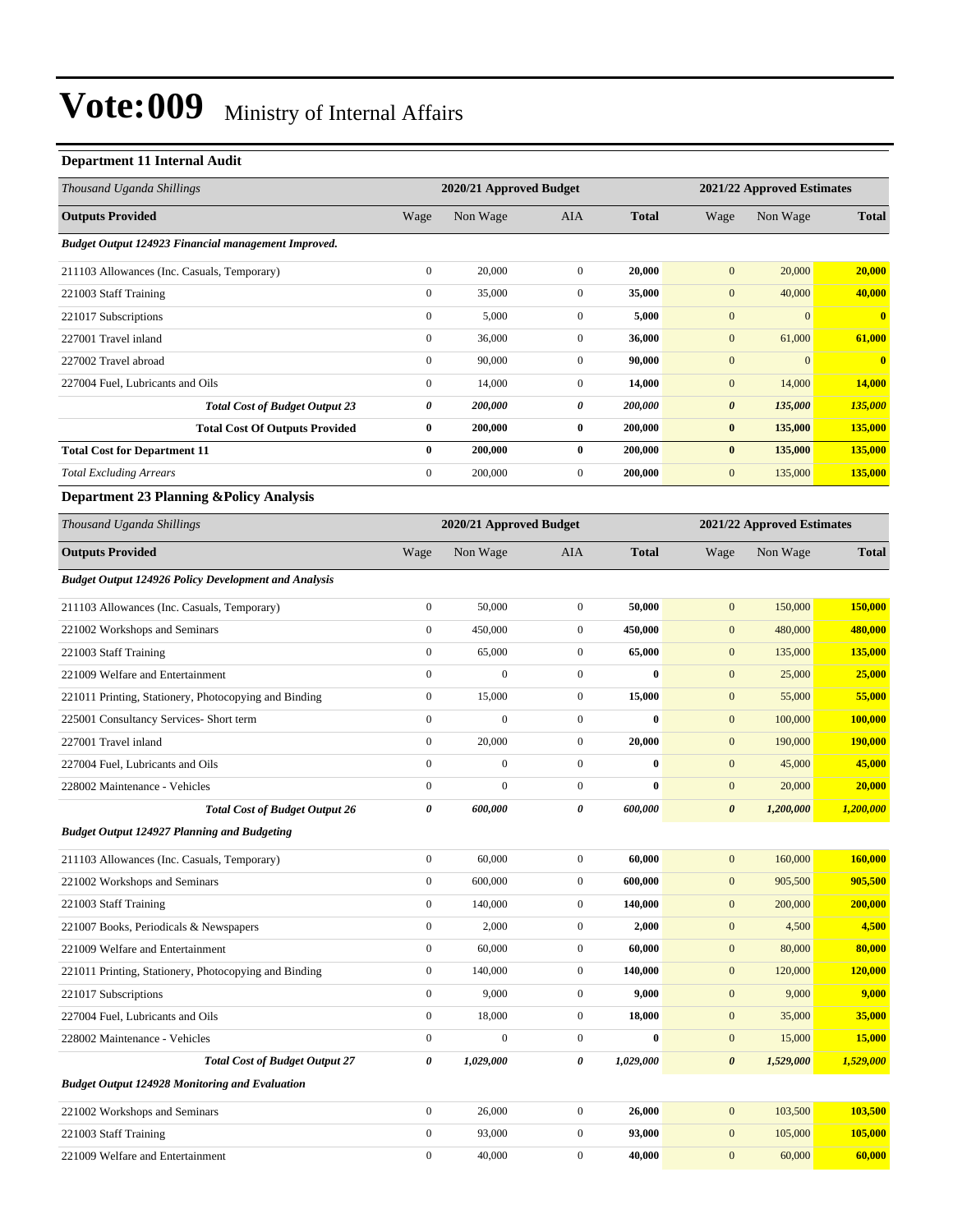| 225001 Consultancy Services- Short term                      | $\mathbf{0}$     | 100,000      | $\overline{0}$   | 100,000      | $\mathbf{0}$<br>20,000           | 20,000    |
|--------------------------------------------------------------|------------------|--------------|------------------|--------------|----------------------------------|-----------|
| 227001 Travel inland                                         | $\mathbf{0}$     | 290,000      | $\overline{0}$   | 290,000      | $\mathbf{0}$<br>320,500          | 320,500   |
| 227004 Fuel, Lubricants and Oils                             | $\mathbf{0}$     | 80,000       | $\overline{0}$   | 80,000       | 100,000<br>$\mathbf{0}$          | 100,000   |
| 228002 Maintenance - Vehicles                                | $\mathbf{0}$     | 60,000       | $\overline{0}$   | 60,000       | $\mathbf{0}$<br>80,000           | 80,000    |
| <b>Total Cost of Budget Output 28</b>                        | $\pmb{\theta}$   | 689,000      | 0                | 689,000      | 789,000<br>$\boldsymbol{\theta}$ | 789,000   |
| <b>Budget Output 124929 Research and Development</b>         |                  |              |                  |              |                                  |           |
| 211103 Allowances (Inc. Casuals, Temporary)                  | $\boldsymbol{0}$ | $\mathbf{0}$ | $\mathbf{0}$     | $\bf{0}$     | $\mathbf{0}$<br>43,000           | 43,000    |
| 221002 Workshops and Seminars                                | $\mathbf{0}$     | 100,000      | $\overline{0}$   | 100,000      | $\mathbf{0}$<br>200,000          | 200,000   |
| 221003 Staff Training                                        | $\boldsymbol{0}$ | 30,000       | $\boldsymbol{0}$ | 30,000       | 35,000<br>$\boldsymbol{0}$       | 35,000    |
| 225001 Consultancy Services- Short term                      | $\mathbf{0}$     | 90,000       | $\overline{0}$   | 90,000       | $\mathbf{0}$<br>$\mathbf{0}$     | $\bf{0}$  |
| 227001 Travel inland                                         | $\mathbf{0}$     | $\mathbf{0}$ | $\overline{0}$   | $\bf{0}$     | 25,000<br>$\mathbf{0}$           | 25,000    |
| 228002 Maintenance - Vehicles                                | $\boldsymbol{0}$ | $\mathbf{0}$ | $\overline{0}$   | $\bf{0}$     | $\mathbf{0}$<br>17,000           | 17,000    |
| <b>Total Cost of Budget Output 29</b>                        | $\pmb{\theta}$   | 220,000      | 0                | 220,000      | 320,000<br>$\boldsymbol{\theta}$ | 320,000   |
| <b>Budget Output 124930 Project Development and Advisory</b> |                  |              |                  |              |                                  |           |
| 211103 Allowances (Inc. Casuals, Temporary)                  | $\mathbf{0}$     | $\Omega$     | $\Omega$         | $\mathbf{0}$ | $\mathbf{0}$<br>40,000           | 40,000    |
| 221002 Workshops and Seminars                                | $\mathbf{0}$     | 126,000      | $\overline{0}$   | 126,000      | $\mathbf{0}$<br>150,000          | 150,000   |
| 221003 Staff Training                                        | $\mathbf{0}$     | 35,000       | $\mathbf{0}$     | 35,000       | $\mathbf{0}$<br>70,000           | 70,000    |
| 221009 Welfare and Entertainment                             | $\mathbf{0}$     | $\mathbf{0}$ | $\overline{0}$   | $\bf{0}$     | 14,000<br>$\mathbf{0}$           | 14,000    |
| 227001 Travel inland                                         | $\mathbf{0}$     | $\mathbf{0}$ | $\overline{0}$   | $\bf{0}$     | $\mathbf{0}$<br>40,000           | 40,000    |
| 227004 Fuel, Lubricants and Oils                             | $\mathbf{0}$     | $\mathbf{0}$ | $\overline{0}$   | $\bf{0}$     | $\mathbf{0}$<br>20,000           | 20,000    |
| <b>Total Cost of Budget Output 30</b>                        | 0                | 161,000      | 0                | 161,000      | 334,000<br>$\boldsymbol{\theta}$ | 334,000   |
| <b>Total Cost Of Outputs Provided</b>                        | $\bf{0}$         | 2,699,000    | $\bf{0}$         | 2,699,000    | 4,172,000<br>$\bf{0}$            | 4,172,000 |
| <b>Total Cost for Department 23</b>                          | $\bf{0}$         | 2,699,000    | $\bf{0}$         | 2,699,000    | $\bf{0}$<br>4,172,000            | 4,172,000 |
| <b>Total Excluding Arrears</b>                               | $\mathbf{0}$     | 2,699,000    | $\mathbf{0}$     | 2,699,000    | $\mathbf{0}$<br>4,172,000        | 4,172,000 |
| <b>Development Budget Estimates</b>                          |                  |              |                  |              |                                  |           |

#### **Project 1641 Retooling of Ministry of Internal Affairs**

| Thousand Uganda Shillings                                                            | 2020/21 Approved Budget       |              |                |              | 2021/22 Draft Estimates       |                       |              |  |
|--------------------------------------------------------------------------------------|-------------------------------|--------------|----------------|--------------|-------------------------------|-----------------------|--------------|--|
| <b>Outputs Funded</b>                                                                | GoU Dev't External Fin        |              | <b>AIA</b>     | <b>Total</b> | <b>GoU</b> Dev't External Fin |                       | <b>Total</b> |  |
| <b>Budget Output 124956 Support to Amnesty Commission</b>                            |                               |              |                |              |                               |                       |              |  |
| 263206 Other Capital grants (Capital)                                                | 491,000                       | $\Omega$     | $\theta$       | 491,000      | 491,000                       | $\overline{0}$        | 491,000      |  |
| o/w Transfer to Amnesty Commission                                                   | 491.000                       | 0            | $\theta$       | 491,000      | $\theta$                      | $\theta$              | $\mathbf{0}$ |  |
| $o/w$ ICT Equipment                                                                  | $\theta$                      | 0            | 0              | $\bf{0}$     | 11.000                        | $\theta$              | 11,000       |  |
| o/w Transport equipment                                                              | 0                             | 0            | 0              | $\bf{0}$     | 480,000                       | $\theta$              | 480,000      |  |
| Total Cost Of Budget Output 124956                                                   | 491,000                       | 0            | 0              | 491,000      | 491,000                       | $\boldsymbol{\theta}$ | 491,000      |  |
| <b>Total Cost for Outputs Funded</b>                                                 | 491,000                       | $\mathbf{0}$ | $\overline{0}$ | 491,000      | 491,000                       | $\overline{0}$        | 491,000      |  |
| <b>Capital Purchases</b>                                                             | <b>GoU Dev't External Fin</b> |              | AIA            | <b>Total</b> | <b>GoU Dev't External Fin</b> |                       | <b>Total</b> |  |
| <b>Budget Output 124972 Government Buildings and Administrative Infrastructure</b>   |                               |              |                |              |                               |                       |              |  |
| 312101 Non-Residential Buildings                                                     | 3,226,000                     | $\Omega$     | $\Omega$       | 3,226,000    | 3,226,000                     | $\overline{0}$        | 3,226,000    |  |
| <b>Total Cost Of Budget Output 124972</b>                                            | 3,226,000                     | 0            | 0              | 3,226,000    | 3,226,000                     | 0                     | 3,226,000    |  |
| <b>Budget Output 124975 Purchase of Motor Vehicles and Other Transport Equipment</b> |                               |              |                |              |                               |                       |              |  |
| 312201 Transport Equipment                                                           | 2.150,000                     | $\Omega$     | $\overline{0}$ | 2.150.000    | 2.150,000                     | $\overline{0}$        | 2.150,000    |  |
| Total Cost Of Budget Output 124975                                                   | 2,150,000                     | 0            | 0              | 2,150,000    | 2,150,000                     | $\boldsymbol{\theta}$ | 2,150,000    |  |